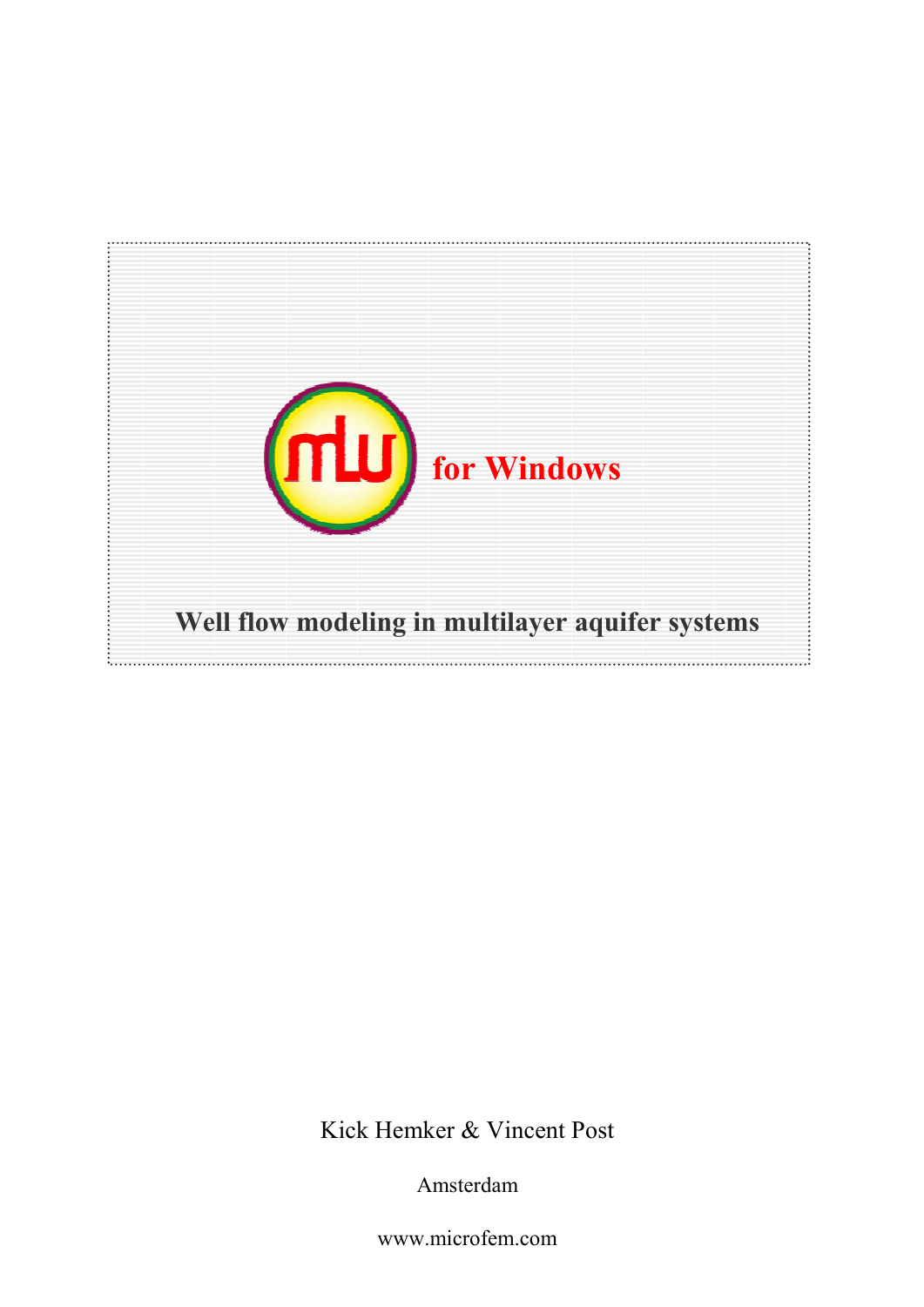# MLU for Windows

## **CONTENTS**

| 3                |  |
|------------------|--|
| $\overline{3}$   |  |
| $\overline{4}$   |  |
| $\overline{4}$   |  |
| 5                |  |
| 5                |  |
| 5                |  |
| 5                |  |
| 5                |  |
| 6                |  |
| 6                |  |
| 6                |  |
| 6                |  |
| 7                |  |
| $\tau$           |  |
| 8                |  |
| 9                |  |
| 11               |  |
| 13               |  |
| 14               |  |
| 17               |  |
| 19               |  |
| 20               |  |
| 21               |  |
| 21               |  |
| 22               |  |
| 23               |  |
| 24               |  |
| 27               |  |
| 28               |  |
| 29<br>References |  |
| 30               |  |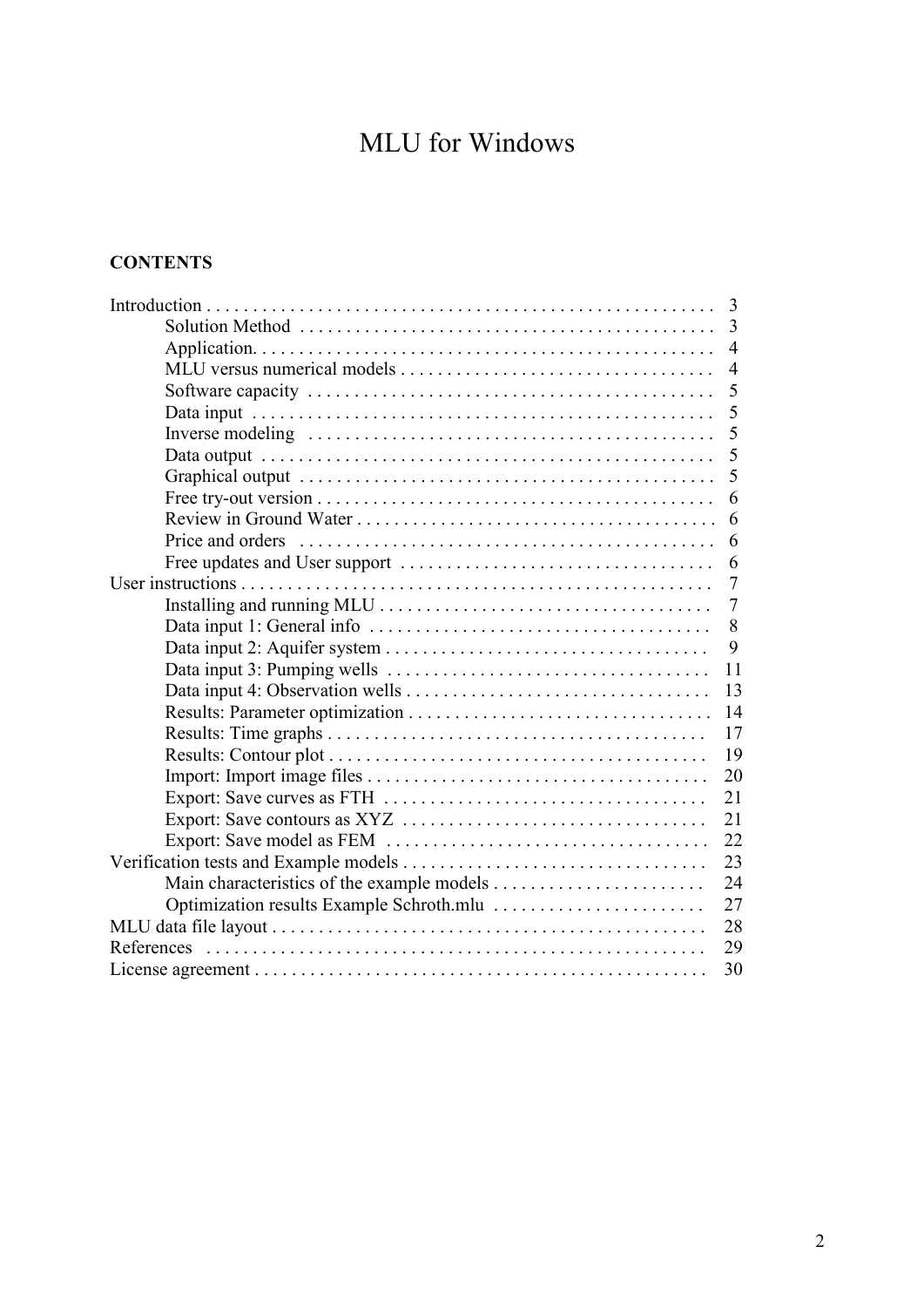

MLU for Windows is a groundwater modeling tool to compute drawdowns, analyze well flow and aquifer test data, and design well fields. MLU for Windows combines:

- An innovative analytical solution technique for well flow in layered aquifer systems
- Stehfest's numerical method to convert the solution from the Laplace domain into the real domain
- The superposition principle, both in space (multiple wells) and time (variable discharges)
- The Levenberg-Marquardt algorithm for parameter optimization (automated curve fitting).

This unique combination of techniques allows all tests to be analyzed in a consistent way with a single user interface. Results are printed in ASCII files and plotted as time-drawdown graphs and animated contour plots.

## *Solution Method*

As a rule present day software for aquifer and slug test analysis still use the same analytical solutions and techniques that were common several decades ago. Each type of test, characterized by a long list of conditions and assumptions, is associated with a particular analytical solution (e.g. Theis, Hantush, Neuman, Boulton, Papadopulos, Moench, Bouwer-Rice) for usually one or sometimes two aquifers. The related procedures to determine the aquifer hydraulic properties often require straight line fitting or type curve matching with some part of the measured data.

Unlike traditional aquifer test software, MLU is based on a single analytical solution technique for well flow that handles:

- Layered aquifer systems, i.e. multi-aquifer systems (aquifers and aquitards: Fig. b) and layered (stratified) aquifers: Fig. a)
- Confined, leaky and delayed yield systems
- Effects of aquifer and aquitard storativities
- One or more pumping or injection wells
- One or more pumping periods for each well
- Finite diameter well screens in any selection of aquifer layers
- Well bore storage and skin effect for each pumping well
- Delayed observation well response
- Individual and grouped parameters to be determined in one run.

Theoretical background information on the applied analytical solution techniques for multiple aquifer systems has been published in: Journal of Hydrology 90, p. 231-249 (1987) and 225: p. 1-18 and p. 19-44 (1999). The non-linear regression technique is described in Ground Water (1985) 23, no.2, p. 247-253. See the references for further details.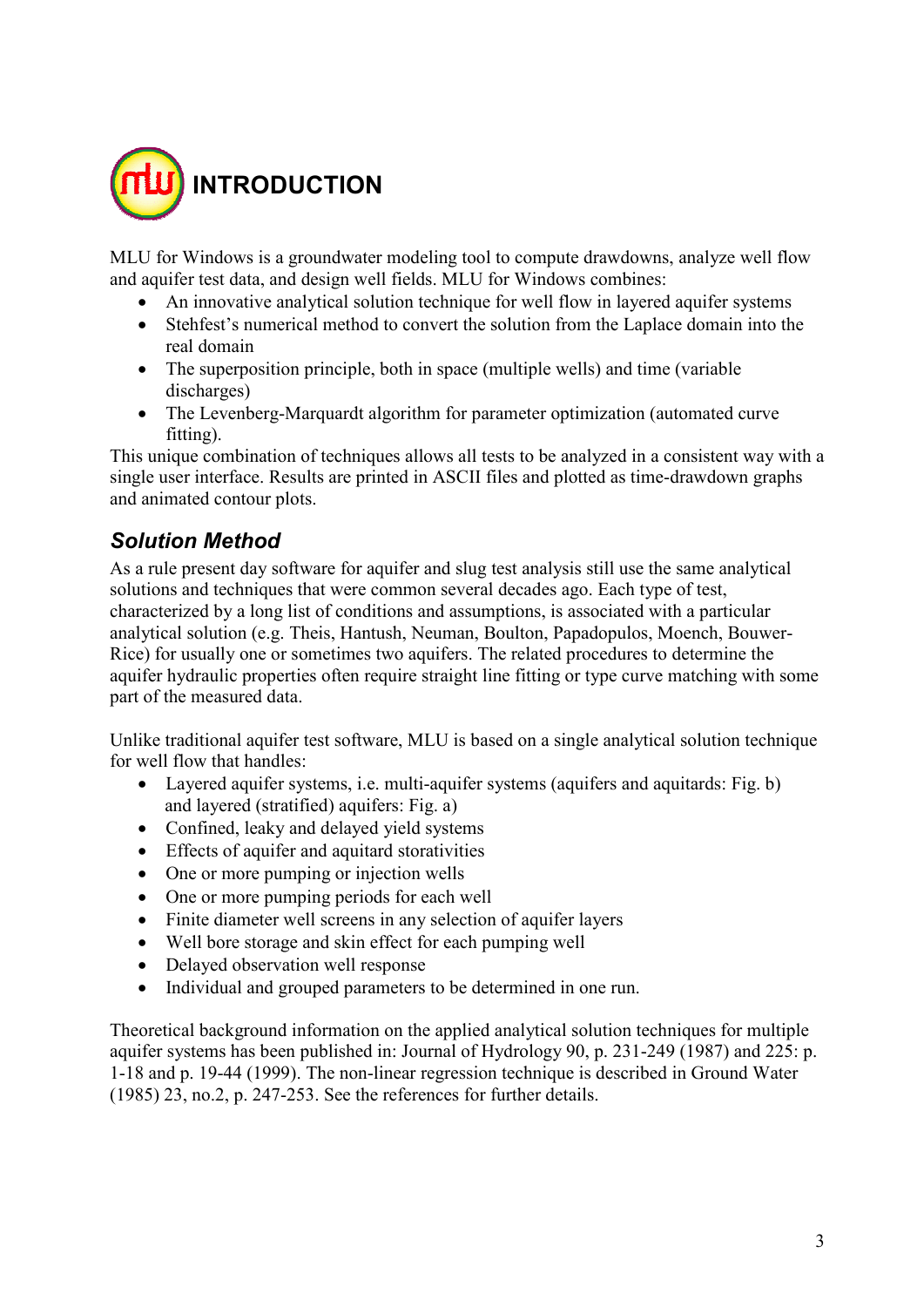

Figure (a) Schematic diagram of a partially penetrating thin-skin finite diameter well in a horizontally stratified aquifer. Figure (b) Schematic diagram of a multiple screened thin-skin finite diameter well in a leaky multiaquifer system with crossflow and aquitard storage.

## *Application*

The MLU solution method can handle many kinds of aquifer tests, including recovery tests, variable discharge tests, step-drawdown tests, complex tests in well fields and slug tests. It also handles partially-penetrating and large-diameter wells, bounded aquifers (using image wells) and double-porosity systems. MLU produces transient contour plots that may be helpful when designing dynamic extraction/recharge well fields, including well fields for ATES (aquifer thermal energy storage). Simple examples of some of these tests and applications are demonstrated in the models supplied with the software. These example models are briefly described later in this guide.

Hydrogeologists have found MLU to be very useful for quickly estimating aquifer properties such as layer-by-layer transmissivity, storativity, and vertical resistance/conductance based on aquifer testing data, and efficiently incorporating these properties into numerical groundwater flow models for advanced subsurface flow evaluations. As far as we know, MLU is the only Windows tool for evaluating aquifer response to pumping in a multi-layer aquifer system.

# *MLU versus numerical models*

MLU and numerical models (like Modflow and MicroFEM) can both model stratified aquifers and multi-aquifer systems, but there are differences that make an analytical model like MLU more desirable in many cases:

- A numerical model with two or more wells requires a 3D model
- A pumping well with multiple screens is a well-known problem in numerical models
- It is not easy to construct 3D numerical models that allow for finite diameter well screens, well bore storage, skin effects and delayed observation well response
- When designing well fields relocating wells may be cumbersome in numerical models
- When parameter optimization is the purpose of modeling, an analytical model is more suitable (and much faster) because drawdowns can be computed immediately and more accurately for any point in space and time.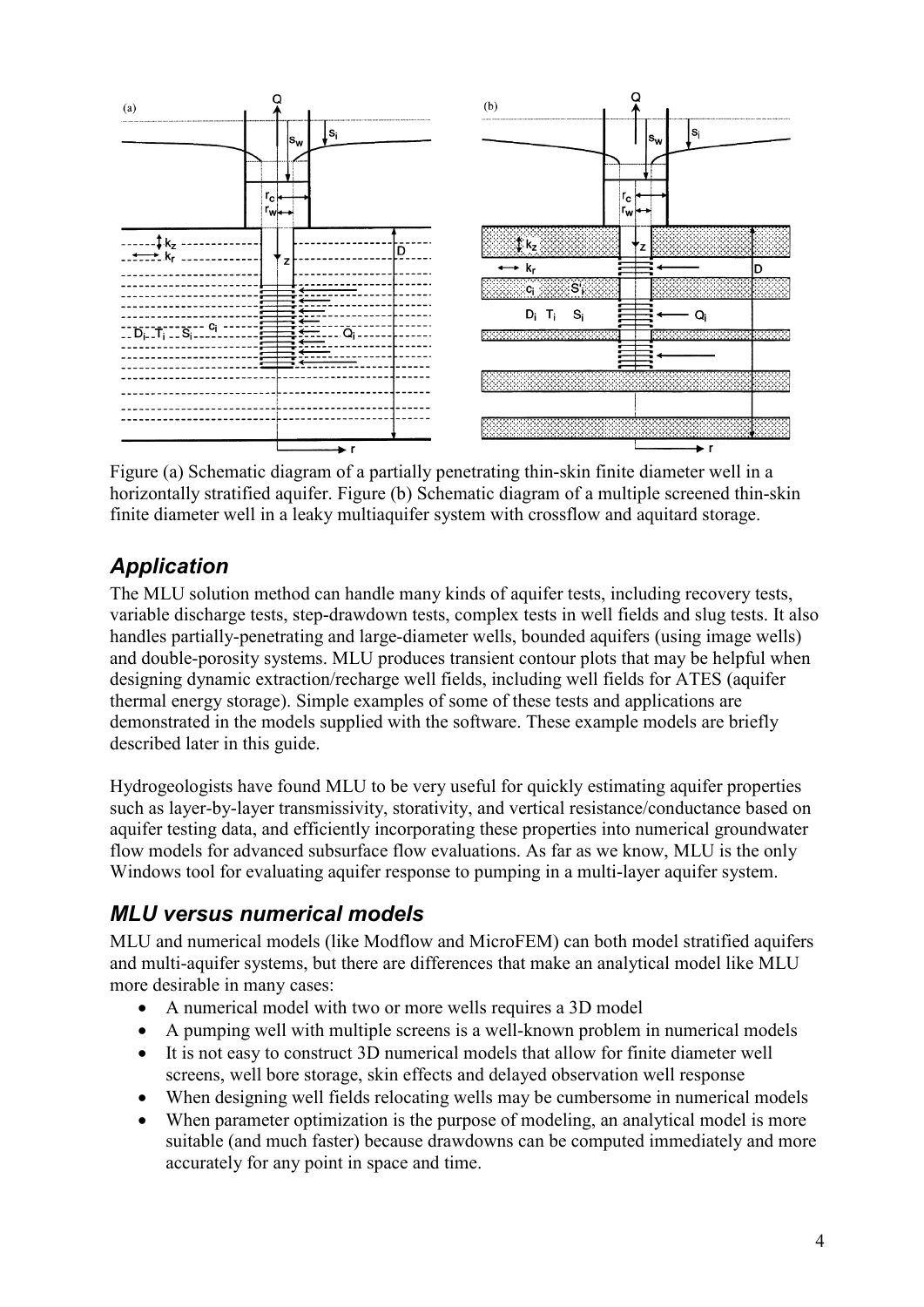On the other hand MLU models have some important restrictions:

- All layers are assumed homogeneous, isotropic and of infinite extent
- Only groundwater flow resulting from pumping and injection wells can be modeled.

## *Software capacity*

The MLU software can handle:

- 80 aquifers (layers) and 81 aquitards
- 3000 pumping/injection wells
- 100 pumping periods per well
- 100 observation wells
- 1000 measured drawdowns per observation well
- 16 parameters to be optimized in one run.

## *Data input*

- Interactive input
- Data exchange with spreadsheets (copy & paste)
- Modify MLU input data file (ASCII)
- Time conversion: seconds, minutes, hours, days and years.
- Length conversion: meters, feet.

## *Inverse modeling*

- Individual and grouped parameters can be determined in one run
- Automated curve fitting is based on the Levenberg-Marquardt algorithm
- Linear and log-transformed least squares solutions
- Statistical data output includes standard deviations and correlation matrix
- Parameter optimization and final output results in ASCII-files.

## *Data output*

- Data exchange with spreadsheets (copy & paste)
- MLU data file (ASCII)
- Optimization results, including calculated and observed drawdowns (ASCII)
- Data file that contains computed heads of displayed time graph (FTH-file)
- Data file that contains computed drawdowns of displayed contour map (XYZ-file)
- Data file that contains a MicroFEM finite element model (FEM-file).

## *Graphical output*

- Linear, semi-log and log-log time graphs of drawdown or head
- Time-variant aquifer discharge at a well screened over multiple aquifers
- Animated contour plots of drawdown and build-up cones
- Clipboard bitmap output and vector-based meta-file output.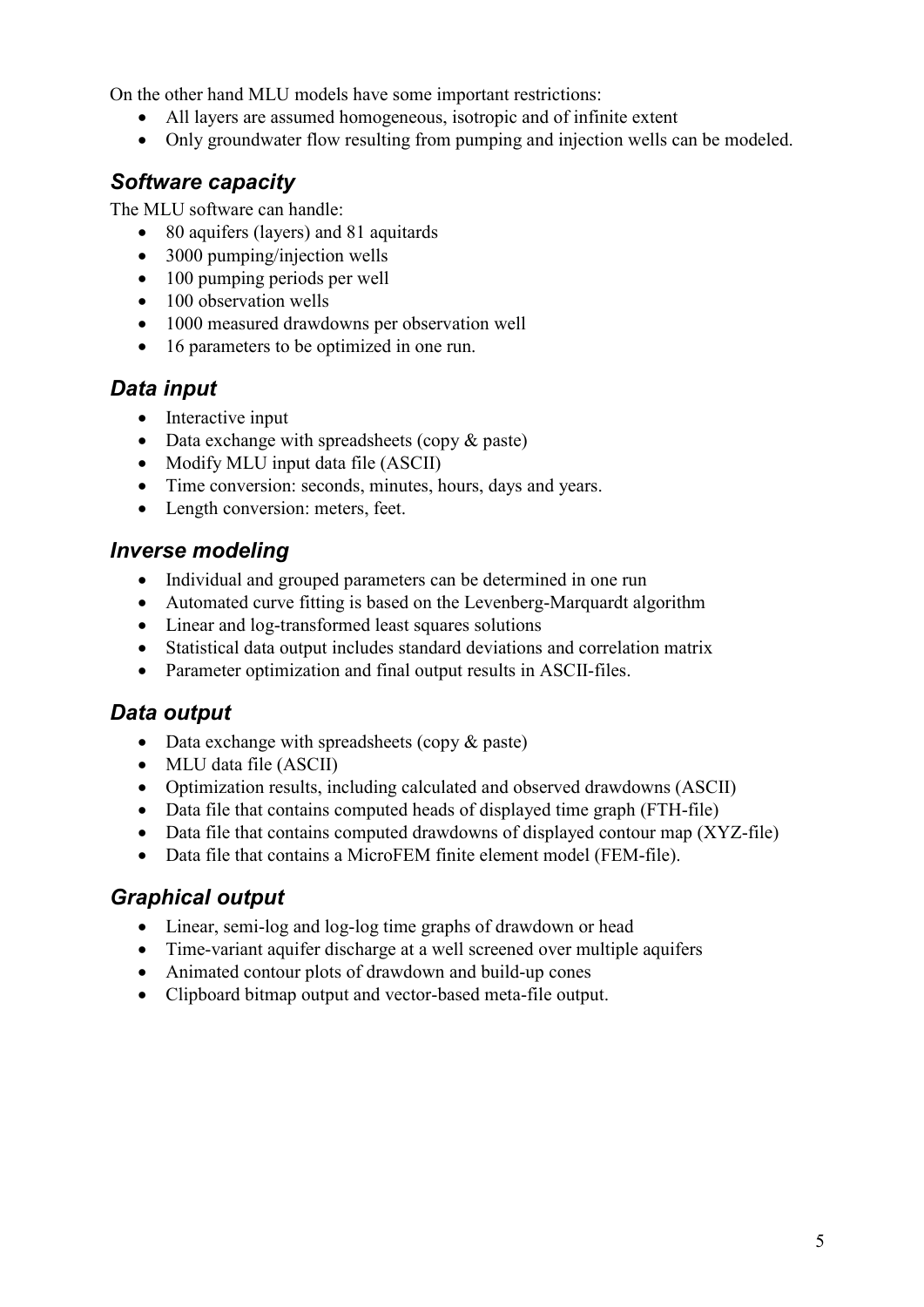# *Free try-out version*

The MLU-LT version is a reduced (lite) version of MLU for Windows, and is available for teaching, testing and the analysis of simple aquifer tests. The LT version is free, but the application is limited to two aquifer models and two wells. The LT version can be downloaded from the MicroFEM web site: http://www.microfem.com

MLU-LT can handle:

- 2 aquifers and 3 aquitards
- 2 pumping/injection wells
- 5 observation wells
- 6 parameters to be optimized in one run.

## *Review in Ground Water*

MLU for Windows has been reviewed by the NGWA Ground Water Journal in the Software Spotlight Column, which is edited by Chunmiao Zheng, Ground Water 50, No. 4, p. 504-510. It received the following ratings on the scale of 1 (worst) to 5 (best):

- Capability 4.8
- Reliability 4.5
- Ease of use 4.0
- Tech support 5.0

## *Price and orders*

A site license for the Windows-based version of MLU costs  $\epsilon$ 490 (about 575 US\$). Order directly from the web site: http://www.microfem.com/order/index.html, or e-mail the authors: hemker@microfem.com

## *Free updates and User support*

There are no annual recurring costs. Regular updates (improvements and small extensions) are free. Customer login allows all licensed users to download the latest update anytime. User support is provided by the developers free of charge: support $(\partial \text{microfem.com})$ .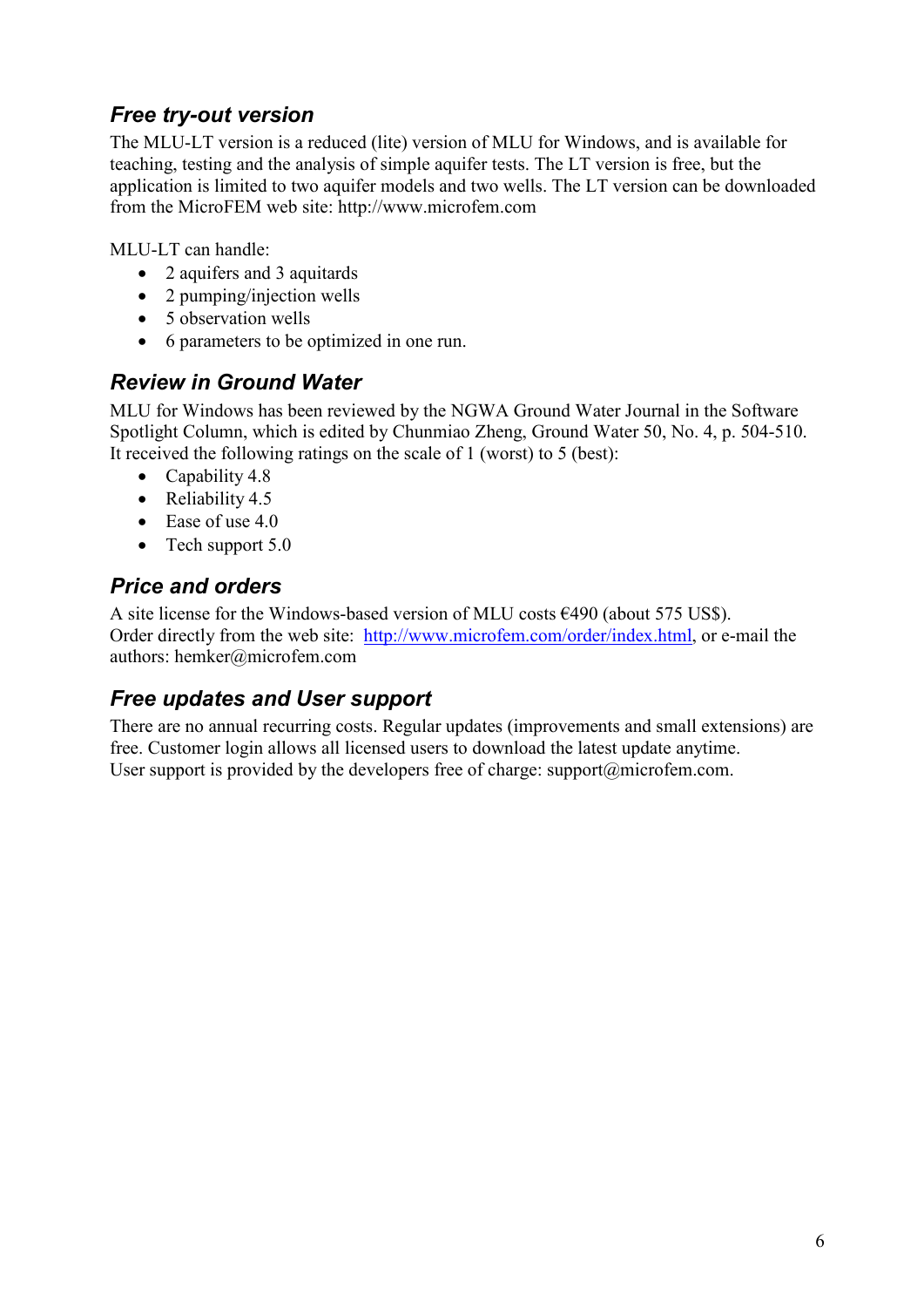

## *Installing and running MLU*

Installing: Unzip the MLU….zip file, double-click the exe-file and follow the installation instructions.

Starting: Double-click the MLU icon.

The MLU window includes standard components:

- Title bar
- Menu bar: File, Edit, View, Calculate, Import, Export, Windows, Help
- Tool bar with buttons: New, Open, Save, Cut, Copy, Paste, Optimize
- Seven tabs to access the data input and result screens
- Status bar.

Menu commands:

| File:      | New (start a new project), Open (load an existing MLU project file), Reopen, |
|------------|------------------------------------------------------------------------------|
|            | Save, Save as , Close (close the current project), Exit (close MLU)          |
| Edit:      | Cut, Copy, Paste, Delete row(s), Insert row(s), Clear, Select all            |
| View:      | Status bar, Toolbar, Background images                                       |
| Calculate: | Optimize, Preferences                                                        |
| Import     | Import image files                                                           |
| Export:    | Copy time graph, Copy contour plot, Save results as TXT,                     |
|            | Save curves as FTH, Save contours as XYZ, Save model as FEM                  |
| Windows:   | Cascade, Tile horizontally, Tile vertically, Minimize all, Arrange all       |
| Help:      | MLU Help, MLU on the web, About                                              |

MLU Help as well as <F1> activate the Help system and display help texts corresponding with one of the following tabs:

Tabs 1 through 7:

- 1 Data input: General information
- 2 Data input: Aquifer system
- 3 Data input: Pumping wells
- 4 Data input: Observation wells
- 5 Results: Optimization results
- 6 Results: Time graphs
- 7 Results: Contour plot.

Start a new project by pressing the Toolbar "New" button or File | New and fill out the four input screen pages (tabs 1through 4). Or open an existing project by pressing the Toolbar "Open" button or File | Open. MLU can handle multiple open projects at the same time.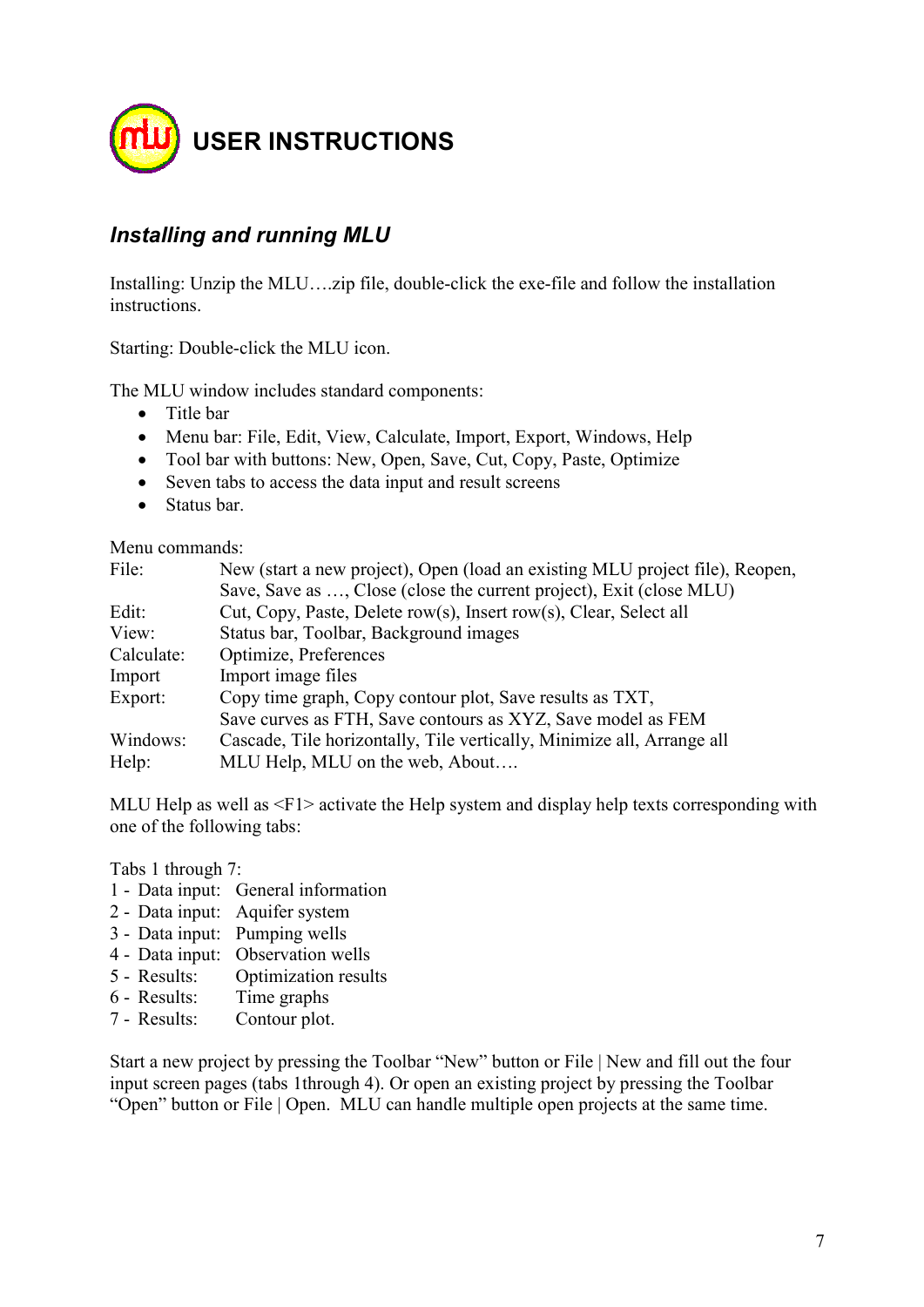|  |  | Data input (Tab 1): General information |
|--|--|-----------------------------------------|
|  |  |                                         |

| mlu)                                                                           | <b>MLU for Windows (2.05) - [G:\MLU\examples for manual\variant1.mlu]</b><br>File Edit View Calculate Export Window Help<br>N EI-7 EII O                                                                             |                                                                                                                                                                                                | $  $ $  $ $\times$ $ $<br>그리지 |
|--------------------------------------------------------------------------------|----------------------------------------------------------------------------------------------------------------------------------------------------------------------------------------------------------------------|------------------------------------------------------------------------------------------------------------------------------------------------------------------------------------------------|-------------------------------|
| Project <sup>-</sup><br>Name:<br><b>Test</b><br>Location:<br>Date:<br>Remarks: | General info   Aquifer system   Pumping wells   Observation wells   Optimization results   Time graphs   Contour plot  <br>variant1a<br>Liesbeth<br>IF-Technology<br>december 2007<br>aquifer thermal energy storage | General setup <sup>-</sup><br>$\overline{\phantom{a}}$<br>l5<br>Number of aquifers<br>$\div$<br>24<br>Number of pumping wells<br>$\overline{\phantom{a}}$<br>Number of observation wells<br>14 |                               |
| File <sup>-</sup><br>Data name:<br>File name:<br>Date:                         | 8 * 3 wells<br>********<br>variant 1a<br>19-12-2007                                                                                                                                                                  | Parameter optimization:<br>Relative stopping criterion<br>0.0001<br>Absolute stopping criterion<br>0.0001                                                                                      |                               |
| Remarks:<br>Time units:                                                        | Fine example<br>to test all<br>Contour plot<br>features<br>▼<br>Days                                                                                                                                                 | <b>FCurve fitting</b><br>C Log drawdown curve fitting<br>C Linear drawdown curve fitting                                                                                                       |                               |
|                                                                                | Time units: Days                                                                                                                                                                                                     | Length units: Meters                                                                                                                                                                           |                               |

When a new project is started, the "Project" and "File" text fields are blank.

The text in the "File name" field determines the default file name when the project is saved.

"Time units" is set to "Days" by default. You may change the "Time units" to seconds, minutes, hours or years in the drop down menu or by right-clicking "Time units" on the Status bar. The conversion factor used for days per year is 365.24.

"Length units" may be set to either "Meters" or "Feet". You may change the "Length units" on the Status bar. The conversion factor for meters per foot is 0.3048. The default setting can be changed for future sessions in the Calculate | Preferences window.

"General setup": Specify the number of aquifers, the number of pumping and injection wells and the number of observation wells and piezometers. In case of a stratified aquifer, the number of aquifers is equal to the number of aquifer sublayers.

"Parameter optimization": The parameter optimization process requires the setting of two stopping criteria. The preset values of 0.0001 can be used in most cases. The choice between Linear (default) and Log drawdown curve fitting is subjective. When it is assumed that drawdown measurement errors are independent of their magnitude, then 'Linear drawdown curve fitting' should be selected. On the other hand, when it is assumed that small drawdowns have small measurement errors 'Log drawdown curve fitting' may be more appropriate.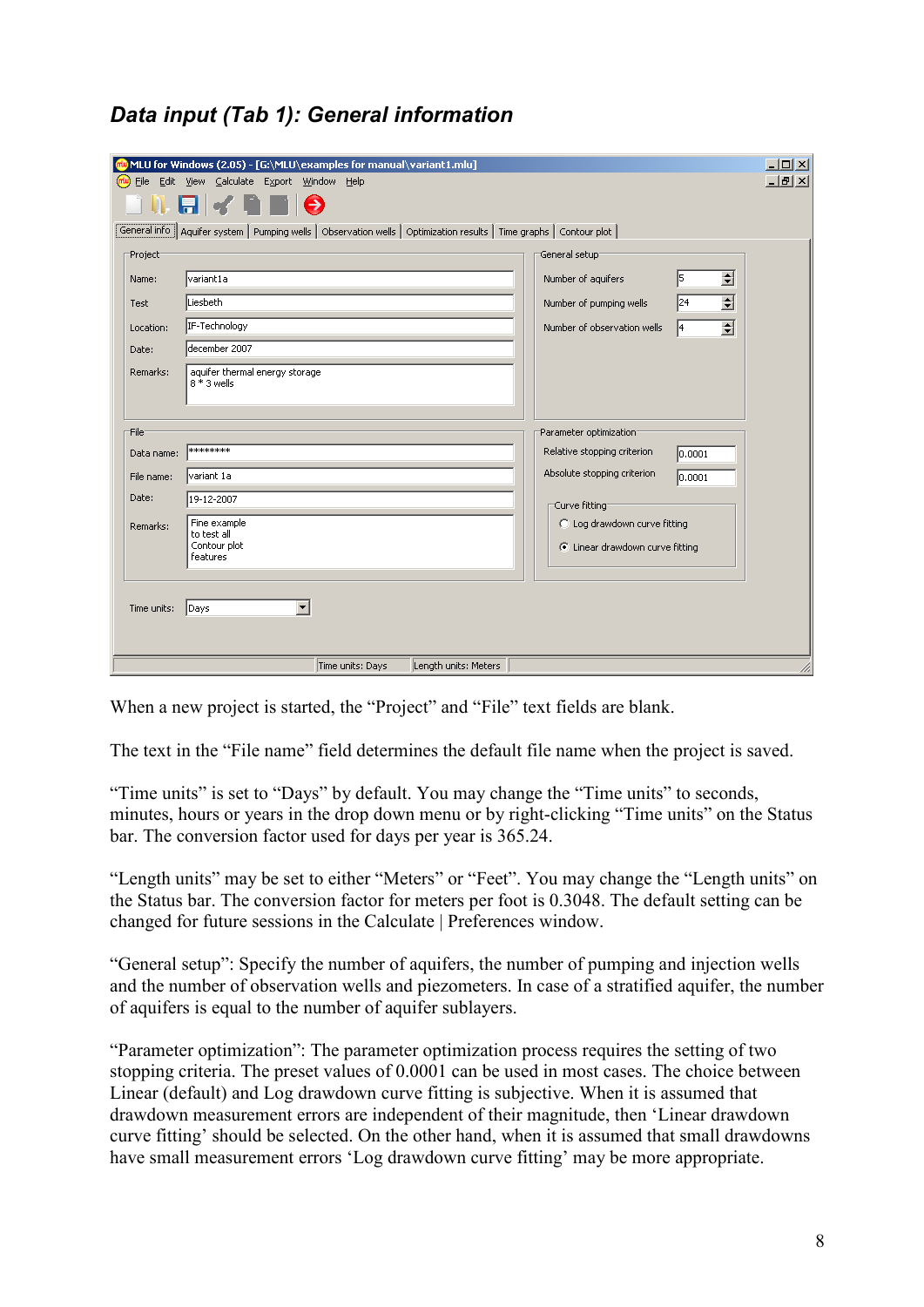# *Data input (Tab 2): Aquifer system*

|                                                                                                                                                                                                         | $-12X$<br>MLU for Windows (2.05) - [G:\MLU\examples for manual\variant1.mlu]<br>그리지<br>(mu) File Edit View Calculate Export Window Help |                |                  |                      |           |                |                |                |      |                |  |  |
|---------------------------------------------------------------------------------------------------------------------------------------------------------------------------------------------------------|-----------------------------------------------------------------------------------------------------------------------------------------|----------------|------------------|----------------------|-----------|----------------|----------------|----------------|------|----------------|--|--|
| $\blacksquare$ $\blacktriangleleft \blacksquare$ $\blacksquare$ $\blacksquare$<br>General info   Aquifer system   Pumping wells   Observation wells   Optimization results   Time graphs   Contour plot |                                                                                                                                         |                |                  |                      |           |                |                |                |      |                |  |  |
| Boundary conditions:<br>⊤Layers <sup>-</sup><br>쉬<br>Number of aquifers<br>$\vert$ <sub>5</sub><br>$\overline{\mathsf{v}}$ Top aquitard present<br>$\binom{2}{3}$ Impervious<br>C Leaky                 |                                                                                                                                         |                |                  |                      |           |                |                |                |      |                |  |  |
| $ 12\rangle$<br>Elevation top layer<br>$\Box$ Bottom aquitard present<br>$\bullet$ Impervious<br>$\cap$ Leaky                                                                                           |                                                                                                                                         |                |                  |                      |           |                |                |                |      |                |  |  |
| Aquifer                                                                                                                                                                                                 | Base [m]                                                                                                                                | Thickness [m]  | $Kv$ [m/d]       | Code                 | c[d]      | $\#$           | Code           | $S'$ [-]       | $\#$ | Name           |  |  |
|                                                                                                                                                                                                         | 8.4                                                                                                                                     | 3.6            | $3.6E - 30$      | C1                   | $1E + 30$ |                | S'1            | 0              |      | top aquitard   |  |  |
| $\mathbf{1}$                                                                                                                                                                                            | 7.4                                                                                                                                     | $\mathbf{1}$   | 28               | T1                   | 28        |                | S1             | 0.15           |      | phreatic layer |  |  |
|                                                                                                                                                                                                         | 7.3                                                                                                                                     | 0.1            | 0.000333         | c2                   | 300       |                | S <sub>2</sub> | $\overline{0}$ |      |                |  |  |
| $\overline{2}$                                                                                                                                                                                          | $-24.6$                                                                                                                                 | 31.9           | 20.0627          | T <sub>2</sub>       | 640       |                | S <sub>2</sub> | 0.001          |      | 1st aquifer    |  |  |
|                                                                                                                                                                                                         | $-38.6$                                                                                                                                 | 14             | 0.0056           | c3                   | 2500      | $\overline{a}$ | S'3            | $\Omega$       |      |                |  |  |
| з                                                                                                                                                                                                       | $-39.5$                                                                                                                                 | 0.9            | 14.4444          | T <sub>3</sub>       | 13        | b              | S3             | 0.001          |      | 2nd aquifer    |  |  |
|                                                                                                                                                                                                         | $-39.5$                                                                                                                                 | $\overline{0}$ | 6,63889          | C <sub>4</sub>       | 1.8       |                | S'4            | $\circ$        |      |                |  |  |
| $\overline{4}$                                                                                                                                                                                          | $-62.5$                                                                                                                                 | 23             | 13.0435          | T <sub>4</sub>       | 300       | b              | S <sub>4</sub> | 0.001          |      | 2nd aquifer    |  |  |
|                                                                                                                                                                                                         | $-62.5$                                                                                                                                 | $\overline{0}$ | 6.41069          | c5                   | 2,80001   |                | S'5            | $\overline{0}$ |      |                |  |  |
| 5                                                                                                                                                                                                       | $-75.4$                                                                                                                                 | 12.9           | 13,1008          | T <sub>5</sub>       | 169       | b              | S5             | 0.001          |      | 2nd aquifer    |  |  |
|                                                                                                                                                                                                         |                                                                                                                                         |                | Time units: Days | Length units: Meters |           |                |                |                |      |                |  |  |

MLU always starts a new project with default values for all aquifer system properties.

"Elevation top layer" is the elevation of the top of the saturated system above reference level. It is either the top of the upper fully confined aquifer or the water table level in a leaky top aquitard or phreatic aquifer.

The alternating yellow and orange rows of the table indicate aquifers (yellow) and aquitards (orange) in case of a multi-aquifer system, or the aquifer sublayers (yellow) and the intermediate resistances (orange) of a stratified aquifer. The aquifers are numbered from top to bottom.

Some texts above the columns of the table depend on the row (yellow or orange) of the active (darker) cell. For copying purposes a standard text appears when the active cell is placed in the upper left corner.

Aquitards can be present or absent at the top and at the base of the system. When a top or base aquitard is present, the boundary condition can be specified as leaky, indicated by a blue bar in the table. In all other cases the system boundary is impervious. In the case of a phreatic aquifer, the top aquitard is absent.

Within a stratified aquifer there are no aquitards but only aquifer sublayers. The vertical resistance between two such sublayers depends on the thicknesses of these layers and their Kv. In these cases MLU allows the user to enter a zero thickness and a Kv on the orange line. The vertical resistance (c-value) is computed as: (thickness upper sublayer + thickness lower sublayer)/ $(2 * Kv)$ .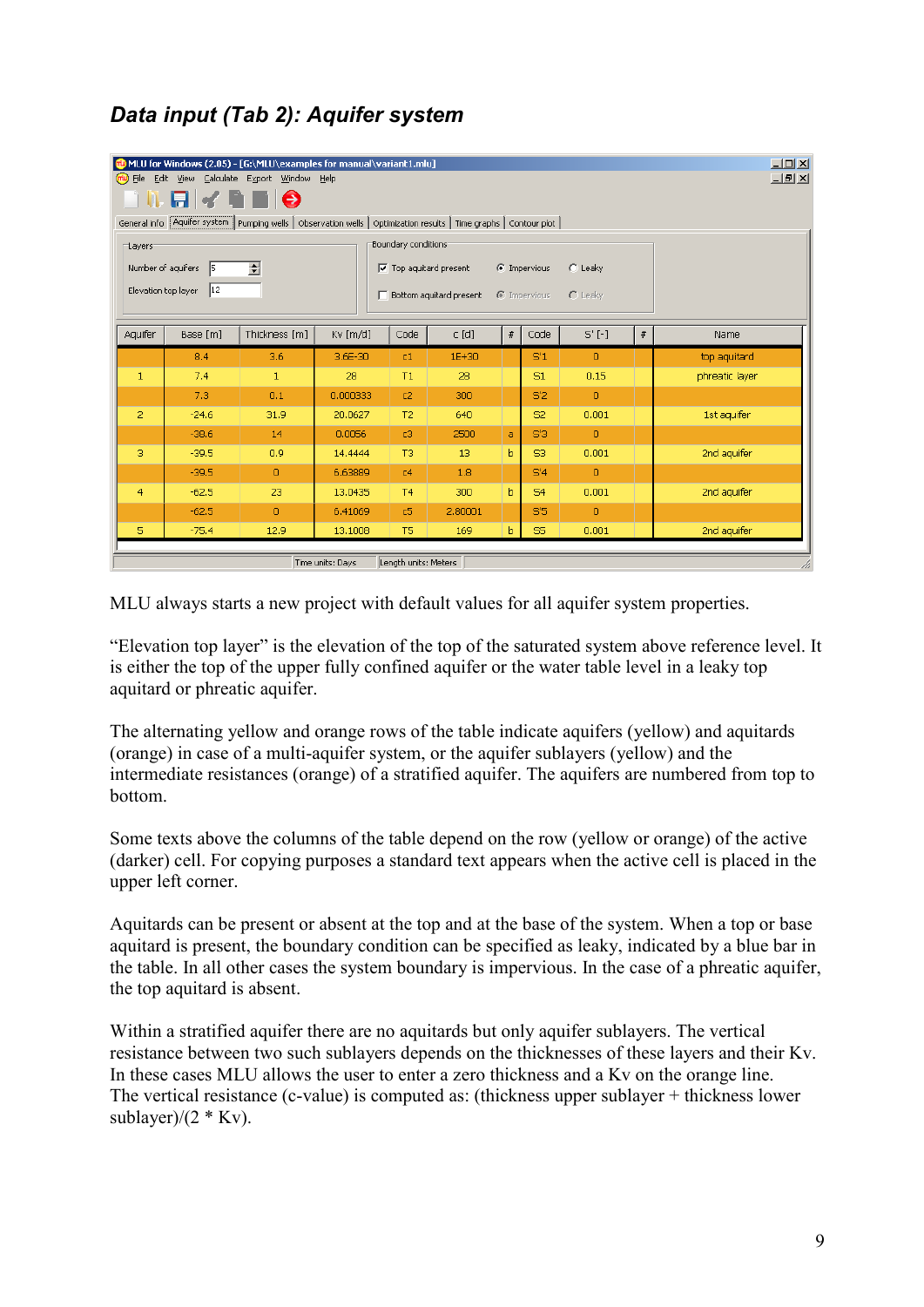Used codes:

| T1, T2, : Transmissivities of aquifers or sublayers = thickness * Kh, $\lceil m^2/day, \frac{\hat{\pi}^2}{\text{sec}}\rceil$ |
|------------------------------------------------------------------------------------------------------------------------------|
| Kh: horizontal hydraulic conductivity of an aquifer or stratified aquifer sublayer                                           |
| c1, c2, : Vertical resistances (inverse of conductance) = thickness / Kv, [day, sec, etc.]                                   |
| Ky: vertical hydraulic conductivity of an aquitard (multi-aquifer system) or the                                             |
| average between the middles of two adjacent stratified aquifer sublayers                                                     |
| $S1, S2, \ldots$ : Storativities of aquifiers or sublayers [-]                                                               |
| $S'1, S'2, \ldots$ Storativities of aquitards [-].                                                                           |

#-columns:

Use any non-zero character  $(A_1, Z_1, a_2, z_1, z_2)$  to indicate that the current system property is a parameter to be optimized. Two or more parameters that must be optimized as a group (i.e. the same multiplication factor will be applied) must be marked with the same character. If the entry is blank the current parameter will be kept constant during optimization. Zerovalued properties (storativity) cannot be optimized.

When entering new data in the table, some other values in the table will be updated according to the following rules:

- New input of "base" (if smaller than value above) changes "thickness". It also changes the "base" of all lower layers
- New input of "thickness" changes "base" of the same and all lower layers
- New input of "thickness" or "base" changes "Kv or Kh" of that layer, but leaves "c", "T", "S" and "S' " unaltered
- New input of "Kv" or "Kh" changes "c" or "T"
- New input and optimization of "c" or "T" changes "Kv" or "Kh"
- New input and optimization of "S" or "S'" has no effect on other values in the table.

And in case of a zero-thickness resistance layer (i.e. within a stratified aquifer)

• New input of "thickness" or "base" of a layer not only changes "Kh" of that layer, but also "Kv" of the adjacent zero-thickness layer(s).

When the contents of a cell are inadvertently lost, the original value or text can be resolved with the Esc key.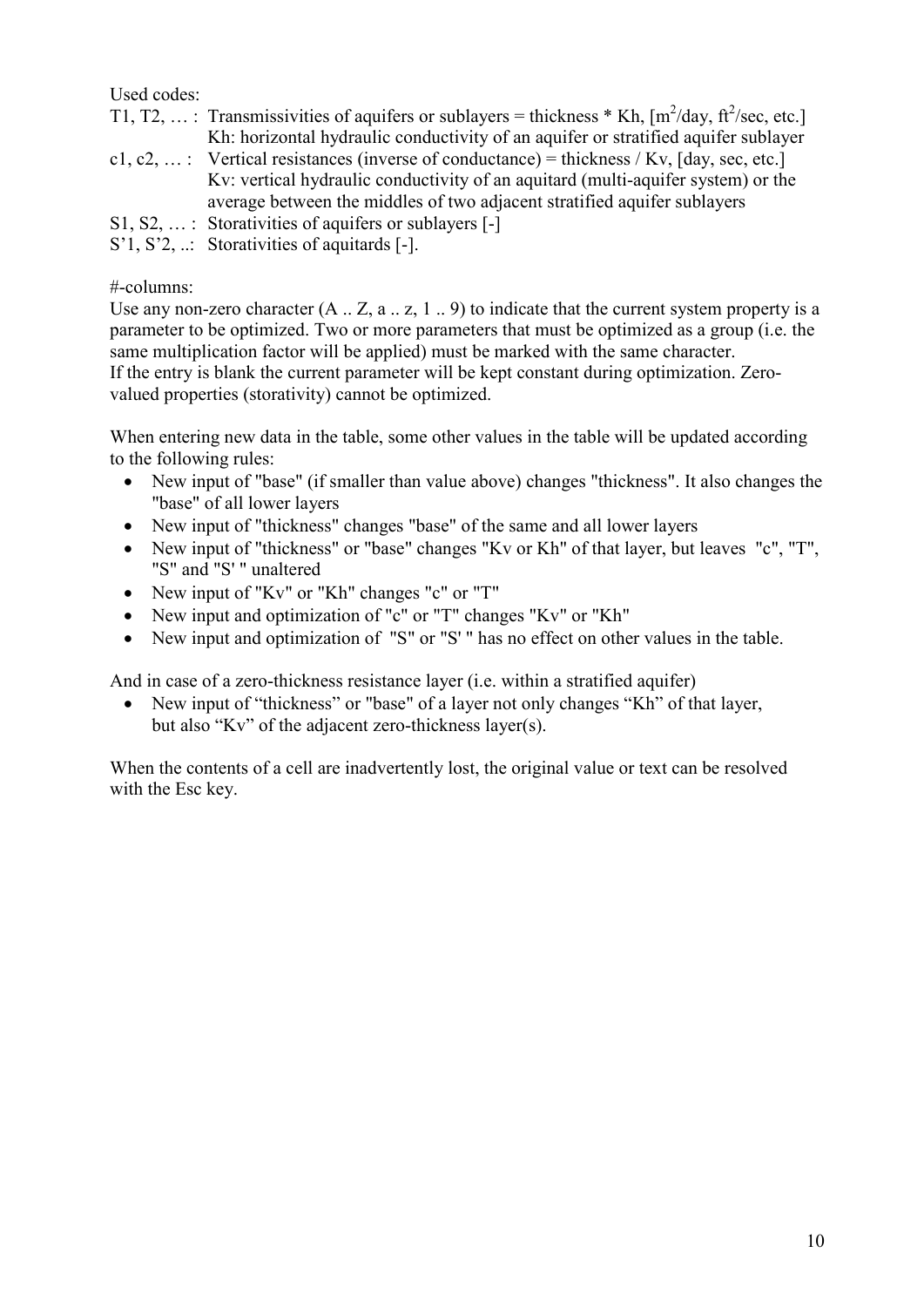# *Data input (Tab 3): Pumping wells*

|    | Z <br>MLU for Windows (2.14) - [G:\MLU\examples for manual\fourwells.mlu]<br>(nu) File Edit View Calculate Export Window Help                             |                                           |      |                  |           |                      |  |      |     |  |   |  |
|----|-----------------------------------------------------------------------------------------------------------------------------------------------------------|-------------------------------------------|------|------------------|-----------|----------------------|--|------|-----|--|---|--|
|    | 그리지<br>$\blacksquare$ $\blacksquare$ $\blacksquare$ $\blacksquare$ $\blacksquare$ $\blacksquare$                                                          |                                           |      |                  |           |                      |  |      |     |  |   |  |
|    | General info   Aquifer system Pumping wells   Observation wells   Optimization results   Time graphs   Contour plot                                       |                                           |      |                  |           |                      |  |      |     |  |   |  |
|    | Screen radius [m] #<br>No. Include Name<br>$\times$ [m]<br>Screened layers Casing radius [m] #<br>Y[m]<br>$ $ Skin factor $[-]$ $ \#$<br>No. pumping per. |                                           |      |                  |           |                      |  |      |     |  |   |  |
| 1  | $\overline{V}$                                                                                                                                            | Well A                                    | 100  | 100              | 5.        | $\sqrt{0.1}$         |  | 0.05 | O.  |  | 5 |  |
| 12 | $\overline{\mathbf{v}}$                                                                                                                                   | Well B                                    | 1100 | 1100             | 5,6       | $\sqrt{0.1}$         |  | 0.05 | O.  |  | 5 |  |
| 3  | $\overline{V}$                                                                                                                                            | Well C                                    | 100  | 1100             | $4 - 6$   | $\sqrt{0.1}$         |  | 0.05 | lo. |  | 5 |  |
| 4  | $\overline{v}$                                                                                                                                            | Well D                                    | 1100 | 100              | $1 - 3,5$ | $\sqrt{0.1}$         |  | 0.05 | o   |  | 5 |  |
|    |                                                                                                                                                           |                                           |      |                  |           |                      |  |      |     |  |   |  |
|    |                                                                                                                                                           |                                           |      |                  |           |                      |  |      |     |  |   |  |
|    |                                                                                                                                                           |                                           |      |                  |           |                      |  |      |     |  |   |  |
|    |                                                                                                                                                           | Pumping periods for well number 1: Well A |      |                  |           |                      |  |      |     |  |   |  |
|    |                                                                                                                                                           | No. Include Starting time [d]             |      | Discharge [m3/d] |           |                      |  |      |     |  |   |  |
| 1  | $\overline{\mathbf{v}}$                                                                                                                                   | O.                                        |      | 2400             |           |                      |  |      |     |  |   |  |
| 12 | $\overline{\mathbf{v}}$                                                                                                                                   | 180                                       |      | $-2400$          |           |                      |  |      |     |  |   |  |
| 3  | $\overline{v}$                                                                                                                                            | 360                                       |      | 2400             |           |                      |  |      |     |  |   |  |
| 4  | $\overline{\mathbf{v}}$                                                                                                                                   | 540                                       |      | $-2400$          |           |                      |  |      |     |  |   |  |
| 15 | $\overline{v}$                                                                                                                                            | 720                                       |      | 2400             |           |                      |  |      |     |  |   |  |
|    |                                                                                                                                                           |                                           |      |                  |           |                      |  |      |     |  |   |  |
|    |                                                                                                                                                           |                                           |      | Time units: Days |           | Length units: Meters |  |      |     |  |   |  |

The upper blue table contains rows with information for all pumping and injection wells; one row for each well.

The "Include" column contains checkboxes that are all "checked" by default. When a pumping well is set to "unchecked", the well is ignored when computing time graphs, contour plots and when optimizing parameters.

The "Screened layers" column shows the numbers of the aquifers or stratified sublayers in which the well is screened. To select a range of adjacent aquifers or sublayers, for example aquifer 4 up to 6, type 4-6. To select nonadjacent aquifers or sublayers, type the numbers separated by a comma (3,5). Alternatively, screened aquifers or sublayers can be selected in the drop down list.

"Casing radius" (code: rc) is the inside radius of the well in the interval where the water level is changing during pumping. Actually, the effective radius is smaller because the free water surface area is reduced by the pump discharge pipe. In MLU the free water surface area is computed as:  $pi * rc<sup>2</sup>$ .

"Screen radius" (code: rw) is the radius of the well screen or open hole. The drawdown in the screened interval is assumed constant in space at any time [Uniform Well-face Drawdown (UWD) condition: (Hemker, 1999b)]. Based on the UWD condition individual well-face fluxes can be computed and presented by MLU (see: Time graphs).

For a definition of the skin factor (code: Sk) and more information on well-performance tests (e.g. step-drawdown and recovery tests) see e.g. Kruseman & de Ridder<sup>1</sup>.

<sup>-</sup><sup>1</sup> Kruseman & de Ridder, 2000, Analysis and evaluation of pumping test data. Chapter 14. ILRI publication 47, Wageningen, The Netherlands, 377 pp. Also available from Internet https://www.hydrology.nl/images/docs/dutch/key/Kruseman\_and\_De\_Ridder\_2000.pdf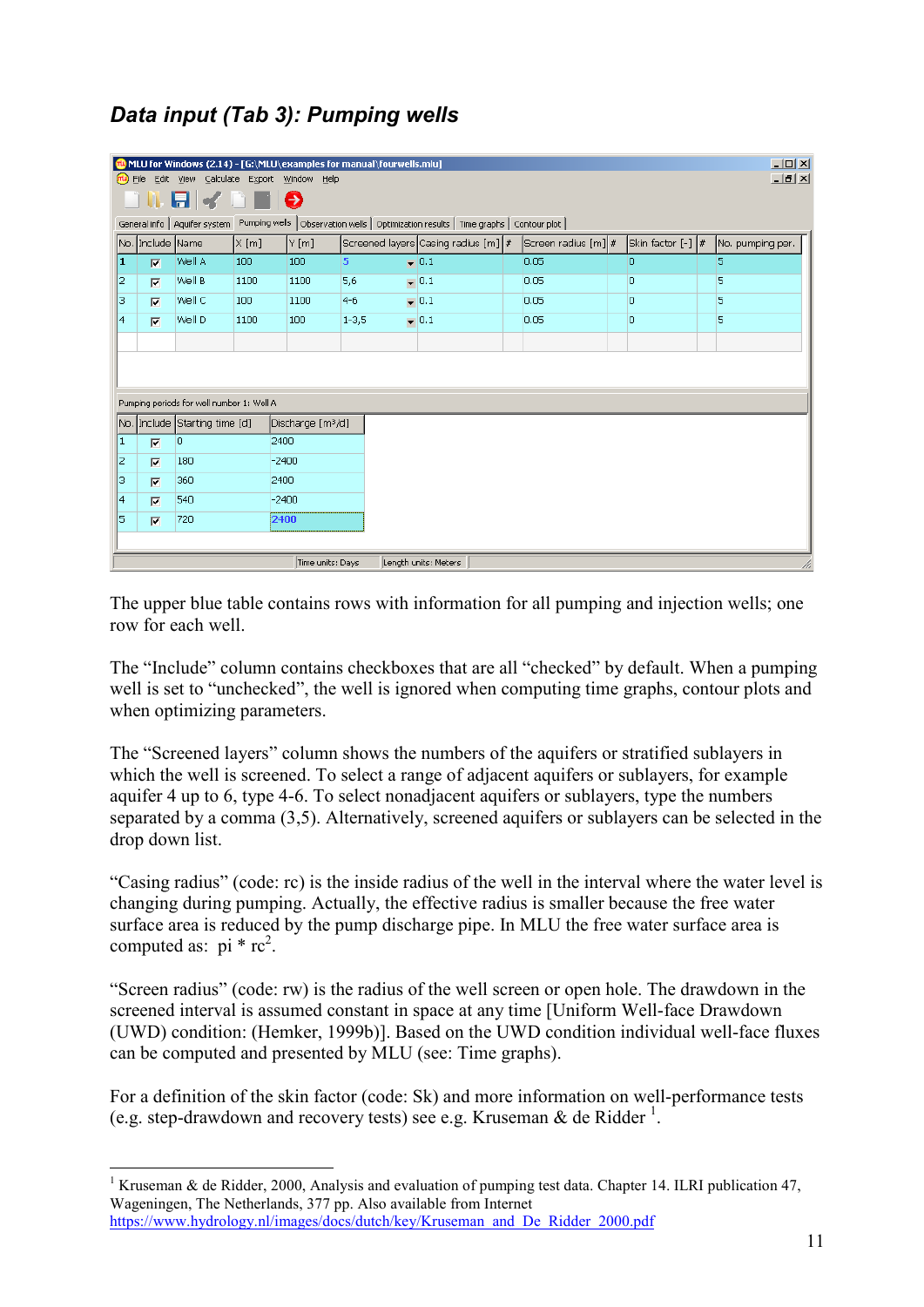#-columns:

Well characteristics (casing radius, screen radius and skin factor) may also be optimized. Use any non-zero character  $(A \nvert Z, a \nvert Z, 1 \nvert Z)$  to indicate that the well characteristic is a parameter to be optimized. Two or more parameters that must be optimized as a group (i.e. the same multiplication factor will be applied) must be marked by the same character. Well characteristics cannot be grouped with aquifer system properties. Zero-valued well characteristics (casing radius, skin factor) cannot be optimized.

The "No. pumping per." column is used to indicate the number of constant discharge pumping periods. This number must be 1 or larger (up to 100), and determines the number of rows in the lower table.

The lower table shows how the pumping rate of the well selected in the upper table changes in time, by specifying the starting time and the constant discharge rate of each period. Injection rates are specified by negative discharges, while the discharge rate of a recovery period is zero. Unchecked pumping (or injection) periods are ignored when computing time graphs, contour plots, and optimizing parameters.

The table of pumping periods is expanded automatically when pasted blocks appear to be too large to fit within the available rows.

The bar between the tables can be shifted upward and downward.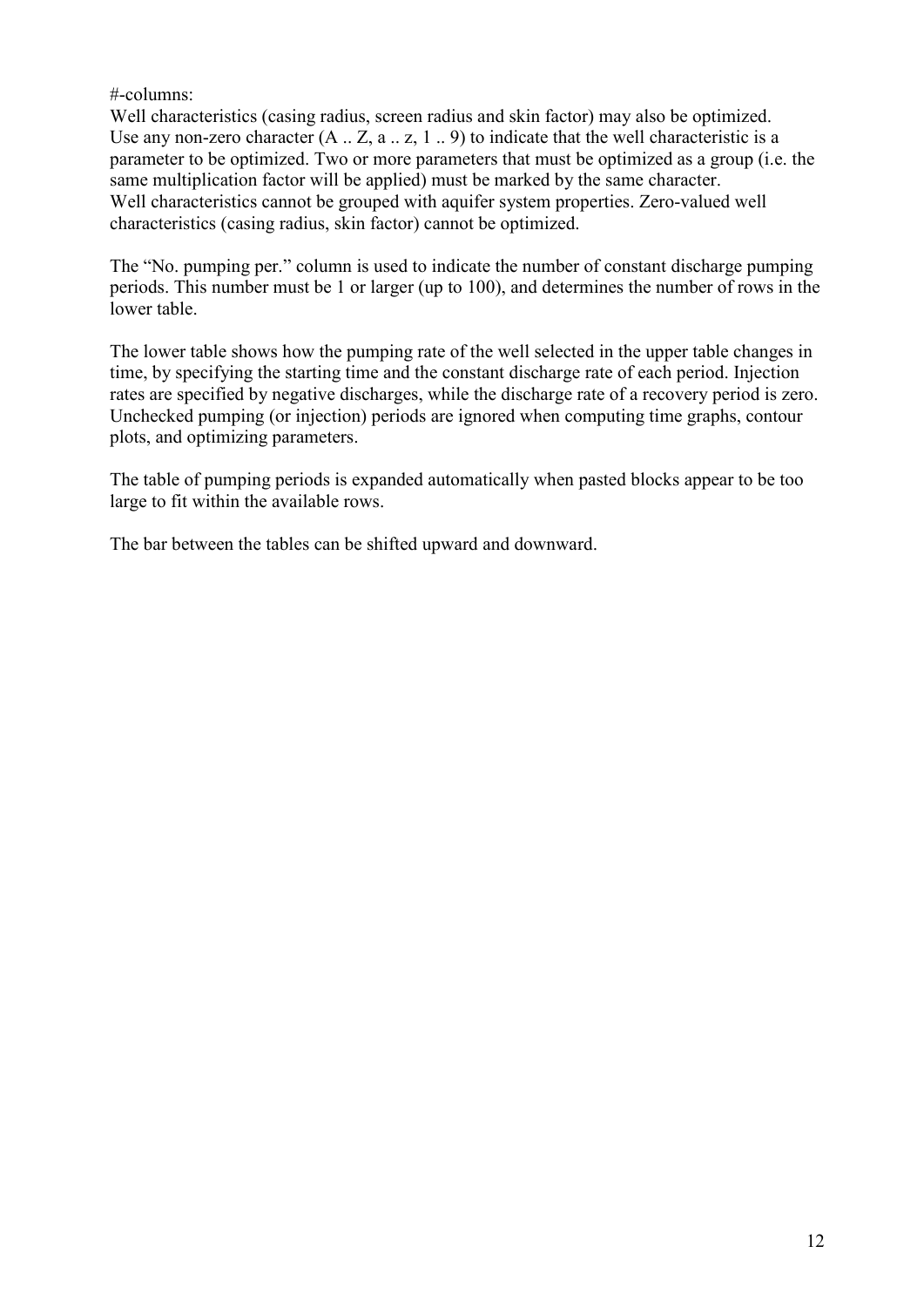# *Data input (Tab 4): Observation wells*

|                         | $  D $ $\times$<br>MLU for Windows (2.14) - [G:\MLU\examples for manual\schroth.mlu]                                  |                                                                    |                     |         |                      |      |                                                                                     |          |    |  |  |  |
|-------------------------|-----------------------------------------------------------------------------------------------------------------------|--------------------------------------------------------------------|---------------------|---------|----------------------|------|-------------------------------------------------------------------------------------|----------|----|--|--|--|
|                         | (nu) File Edit View Calculate Export Window Help<br>$ B$ $\times$                                                     |                                                                    |                     |         |                      |      |                                                                                     |          |    |  |  |  |
|                         | $\blacksquare$ . $\blacksquare$ . $\blacksquare$                                                                      |                                                                    |                     |         |                      |      |                                                                                     |          |    |  |  |  |
|                         | General info   Aquifer system   Pumping wells   Observation wells   Optimization results   Time graphs   Contour plot |                                                                    |                     |         |                      |      |                                                                                     |          |    |  |  |  |
|                         | No. Include Name                                                                                                      |                                                                    | X[m]                | Y[m]    |                      |      | Screened layer Casing radius [m] Screen radius [m] Skin factor [-] No. observations |          |    |  |  |  |
| 1                       | $\overline{\mathbf{v}}$                                                                                               | observation well 1                                                 | $\overline{0}$      | O.      | $\overline{2}$       | 0.02 | 0.02                                                                                | $\cup$   | 24 |  |  |  |
| 2                       | $\overline{M}$                                                                                                        | observation well 2                                                 | 46                  | $\circ$ | $\overline{c}$       | 0.02 | 0.02                                                                                | $\circ$  | 16 |  |  |  |
| з                       | $\overline{v}$                                                                                                        | observation well 3                                                 | 52                  | $\circ$ | $\mathbf{1}$         | 0.02 | 0.02                                                                                | $\Omega$ | 10 |  |  |  |
|                         |                                                                                                                       |                                                                    |                     |         |                      |      |                                                                                     |          |    |  |  |  |
|                         |                                                                                                                       |                                                                    |                     |         |                      |      |                                                                                     |          |    |  |  |  |
|                         |                                                                                                                       | Measurement data for observation well number 3; observation well 3 |                     |         |                      |      |                                                                                     |          |    |  |  |  |
|                         |                                                                                                                       | No. Include Time [s]                                               | Drawdown [m]        |         |                      |      |                                                                                     |          |    |  |  |  |
| 1                       | $\overline{\mathbf{v}}$                                                                                               | 1200.001                                                           | 0.01                |         |                      |      |                                                                                     |          |    |  |  |  |
| 2                       | $\overline{M}$                                                                                                        | 1799.997                                                           | 0.025               |         |                      |      |                                                                                     |          |    |  |  |  |
| З                       | $\overline{M}$                                                                                                        | 2400.002                                                           | 0.05                |         |                      |      |                                                                                     |          |    |  |  |  |
| $\overline{\mathbf{4}}$ | $\overline{\mathbf{v}}$                                                                                               | 3600.003                                                           | 0.08                |         |                      |      |                                                                                     |          |    |  |  |  |
| 5                       | $\overline{\mathbf{v}}$                                                                                               | 4800.004                                                           | 0.11                |         |                      |      |                                                                                     |          |    |  |  |  |
| Įб                      | $\overline{\mathbf{v}}$                                                                                               | 5999.996                                                           | 0.13                |         |                      |      |                                                                                     |          |    |  |  |  |
| 17                      | $\overline{M}$                                                                                                        | 9000.029                                                           | 0.18                |         |                      |      |                                                                                     |          |    |  |  |  |
| 18                      | $\overline{\mathbf{v}}$                                                                                               | 12000.01                                                           | 0.21                |         |                      |      |                                                                                     |          |    |  |  |  |
| 9                       | $\overline{\mathbf{v}}$                                                                                               | 17999.97                                                           | 0.24                |         |                      |      |                                                                                     |          |    |  |  |  |
| 10                      | $\overline{M}$                                                                                                        | 24000.02                                                           | 0.27                |         |                      |      |                                                                                     |          |    |  |  |  |
|                         |                                                                                                                       |                                                                    | Time units: Seconds |         | Length units: Meters |      |                                                                                     |          |    |  |  |  |

The upper green table contains rows with information for all observation wells (and piezometers); one row for each well.

The "Include" column contains checkboxes that are all "checked" by default. When an observation well is set to "unchecked", all measured drawdowns of this well are ignored when computing time graphs, contour plots and when optimizing parameters.

It is recommended to use the same name for wells at the same location (i.e. with same x- and ycoordinates).

The "Screened layer" column shows the numbers of the aquifers or stratified sublayers in which the observation well is screened. The "Casing radius" and "Skin factor" of each observation well are used to compute the delayed observation well response.

When an observation well screen is located within the radius of one of the pumping well screens, the three cells for the observation well skin and radii are disabled, showing a greengreyish color and the text "n.a.".

The "No. observations" column is used to indicate the number of drawdown observations in each observation well. This number must be 1 or larger (up to 1000), and determines the number of rows in the lower table.

The lower table shows the measured drawdowns for each observation well selected in the upper table. Unchecked measurements are ignored when drawing time graphs and when optimizing parameters.

The bar between the tables can be shifted upward and downward.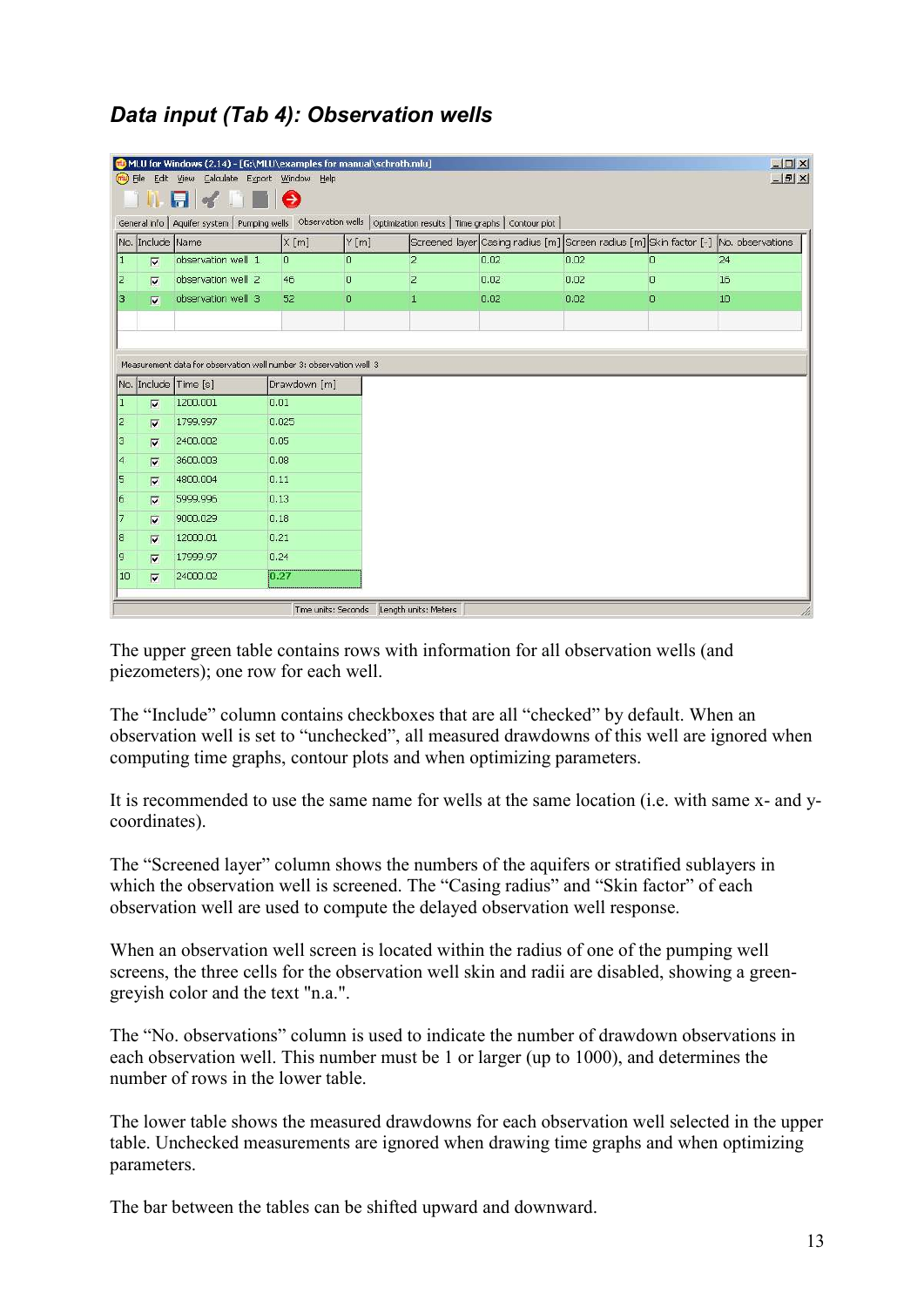# *Results (Tab 5): Parameter optimization*

The parameter optimization process requires the setting of two stopping criteria (General info tab). The preset values of 0.0001 can be used in most cases. The choice between Linear and Log drawdown curve fitting is subjective. When it is assumed that errors of drawdown measurements are independent of their magnitude, then 'Linear drawdown curve fitting' should be selected. On the other hand, when it is assumed that small drawdowns have small measurement errors 'Log drawdown curve fitting' may be more appropriate.

Parameter optimization (automated calibration) is started by clicking the Optimize button (Tool bar red arrow icon) or as a menu command: Calculate | Optimize. Only the aquifer system and well characteristics selected by a character in the # columns will be optimized. It is recommended to save your model before optimization is started. When the current model has been optimized and parameters are found, the arrow icon will be blue.

If the same character is used for more than one property then these properties are optimized as a group using the same multiplication factor. For example, when a homogeneous stratified aquifer consists of several sublayers, the sublayer transmissivities should be optimized as a group to make sure that the aquifer remains homogeneous during optimization. Aquifer hydraulic properties cannot be grouped with well properties.

The objective of the computations is to find the particular combination of parameters that minimizes the sum of squares of the residuals, i.e. the differences between the measured and computed heads. The applied iterative method is called the "Levenberg-Marquardt algorithm". Intermediate results for each iteration are displayed in a separate window, showing the iteration number and the set of parameter values and the summed squares of residuals SSE.

When 'Log drawdown curve fitting' is selected (General info tab) the logarithms of all measured and computed heads is taken before the SSE (sum of squares of the residuals) is computed. In this case the SSE is dimensionless.

The iterative process is terminated when a minimum SSE is reached, i.e. when the values of the current and immediate previous computed SSE are sufficiently close, as defined by the Relative stopping criterion (Rel) and the Absolute stopping criterion (Abs):

Improvement  $SS < Rel * SS + Abs * Abs$ 

Rel and Abs are specified in the General info tab, "Parameter optimization". Rel is a dimensionless value, while Abs is dimensionless in case of 'Log drawdown curve fitting', but has a length unit ([m] or [ft]) if 'Linear drawdown curve fitting' is selected.

When optimizing hydraulic characteristics  $(T, c, S \text{ and } S')$  MLU uses the logarithms of these parameters internally. So very high and very low values can be used, but they will remain positive. This also explains why zero-valued parameters cannot be optimized.

When MLU for some reason doesn't succeed in finding a proper solution, the optimization process is stopped. The reason for stopping will be displayed. When the calculation is broken off, close the results window. There are different ways to continue:

- Just restart the optimization process.
- Change some or all of the parameter values to be optimized and then restart the optimization process.
- Reset all unrealistic properties and restart with a reduced number of parameters to be optimized.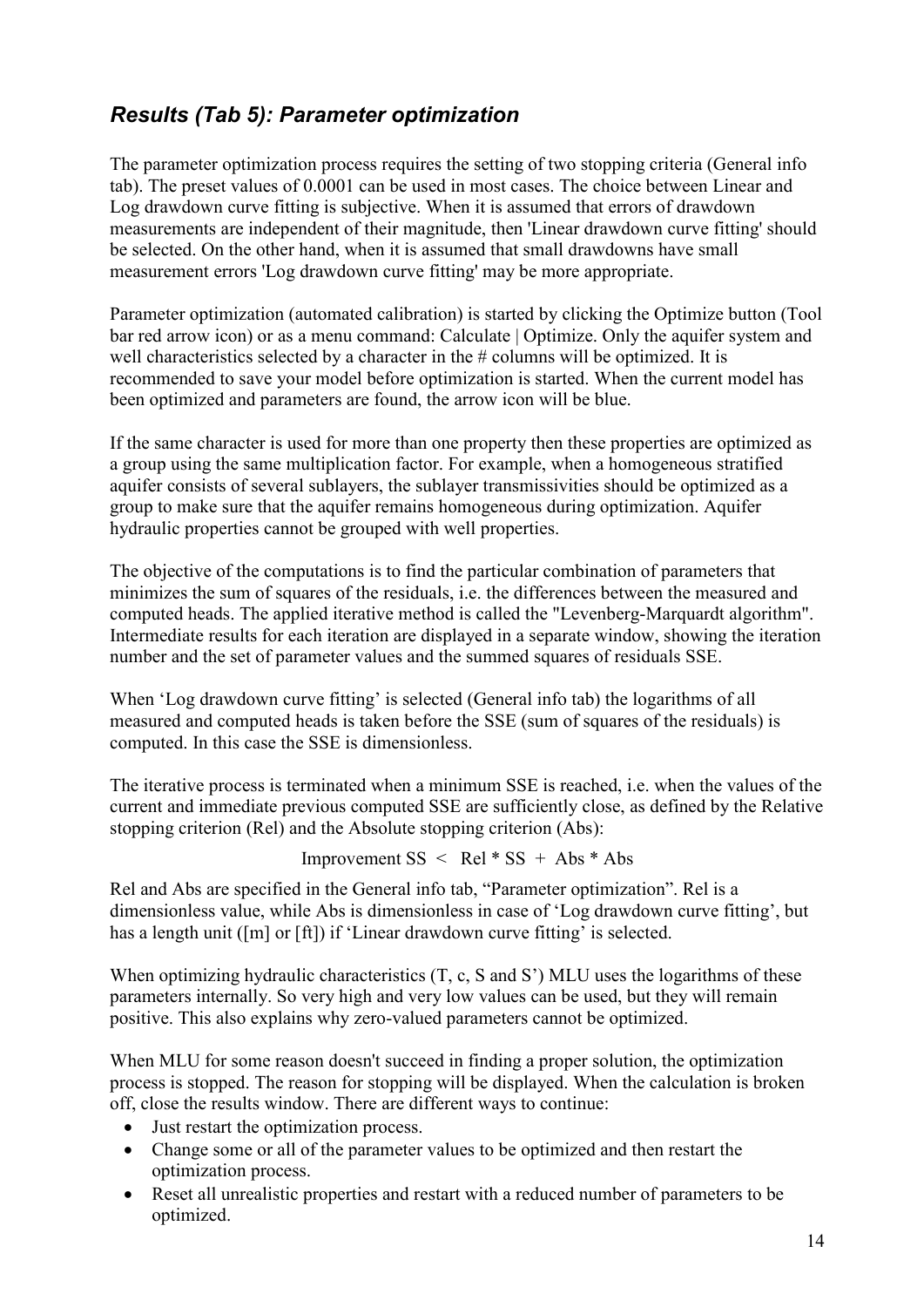When MLU has found a solution the computation is stopped ("parameters found"). In this case results are presented as a number of tables in the Optimization results tab window.

The first table shows the calculated optimal parameter values and their most probable ranges (optimal value plus/minus the standard deviation). Of course the reliability of these results depends on several conditions. The model should be capable of producing the proper values and all non-optimized model values are assumed to be correct. It is also assumed that there are no systematic errors in the observed heads and that random errors are normally distributed. The percentage between brackets is the standard deviation divided by the parameter value (coefficient of variation).

The next table is a list of all calculated (with the latest set of parameters) and observed (measured) heads with their differences (cal-obs). By analyzing the sign of these residuals an impression can be obtained of how well the aquifer model simulates reality. Generally speaking it can be said that positive and negative differences should occur randomly. The list of calculated and observed heads with their differences (cal-obs) is also presented when no parameters are specified to be optimized.

Based on the analysis of the residuals, the user has to decide if the model results fit the observed data. If the model does not fit, more or other parameters can be selected for optimization. When no set of parameters can be found that produces a good model fit, the model concept may need to be adjusted (e.g. number of model layers) or the field flow conditions may be too complex to be modeled by MLU (e.g. effects of heterogeneity, lateral anisotropy, etc.).

Subsequently some numbers are given for the reduction of the sum of squares and the number of iterations. The condition number is a measure of the difficulty of finding the least accurate parameter. Large numbers are unfavorable; when the condition number is very large (e.g. 1,000,000) at least one parameter cannot be determined properly.

MLU also presents a correlation matrix. The correlation between all pairs of parameters is given as a percentage. High correlations (values near 100% or near -100%) mean that a simultaneous change of both parameters will produce almost the same sum of squares. In such cases the parameters cannot be determined accurately together. The ranges of their standard deviations will be very wide, while the condition number will be large. When this happens one parameter (the one best known to the user) may be fixed to compute the remaining set of parameters or positively correlated parameters may be grouped.

Finally the normalized eigenvalues and eigenvectors of the covariance matrix are presented. These eigenvectors are given for mathematical completeness only, but are of little use for practical interpretation of the optimization results.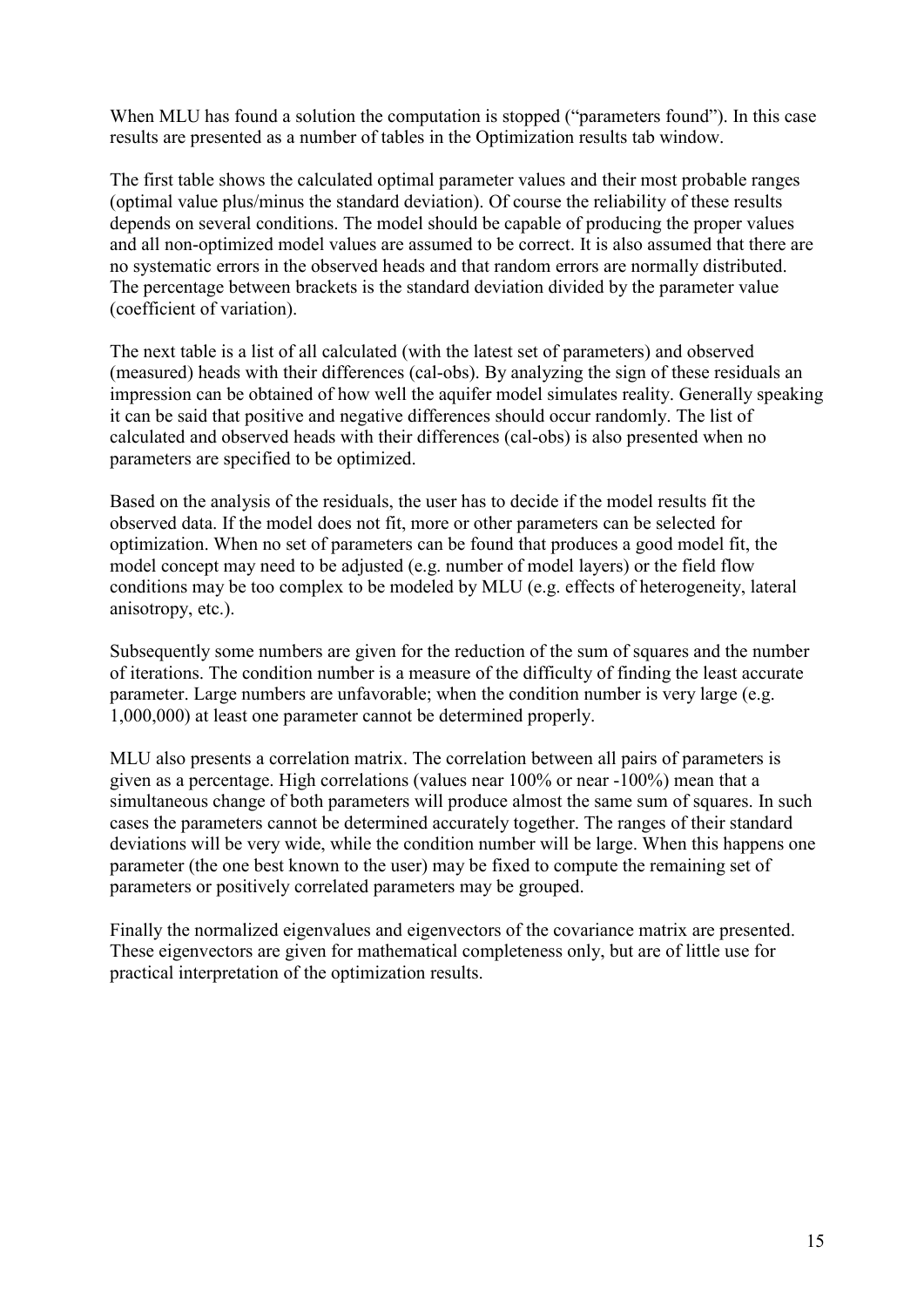

The above figure represents the full data analysis process. MLU takes care of the internal search process only. Residual analysis allows the user to search for the best set of optimization parameters that create a model that fits the observed data.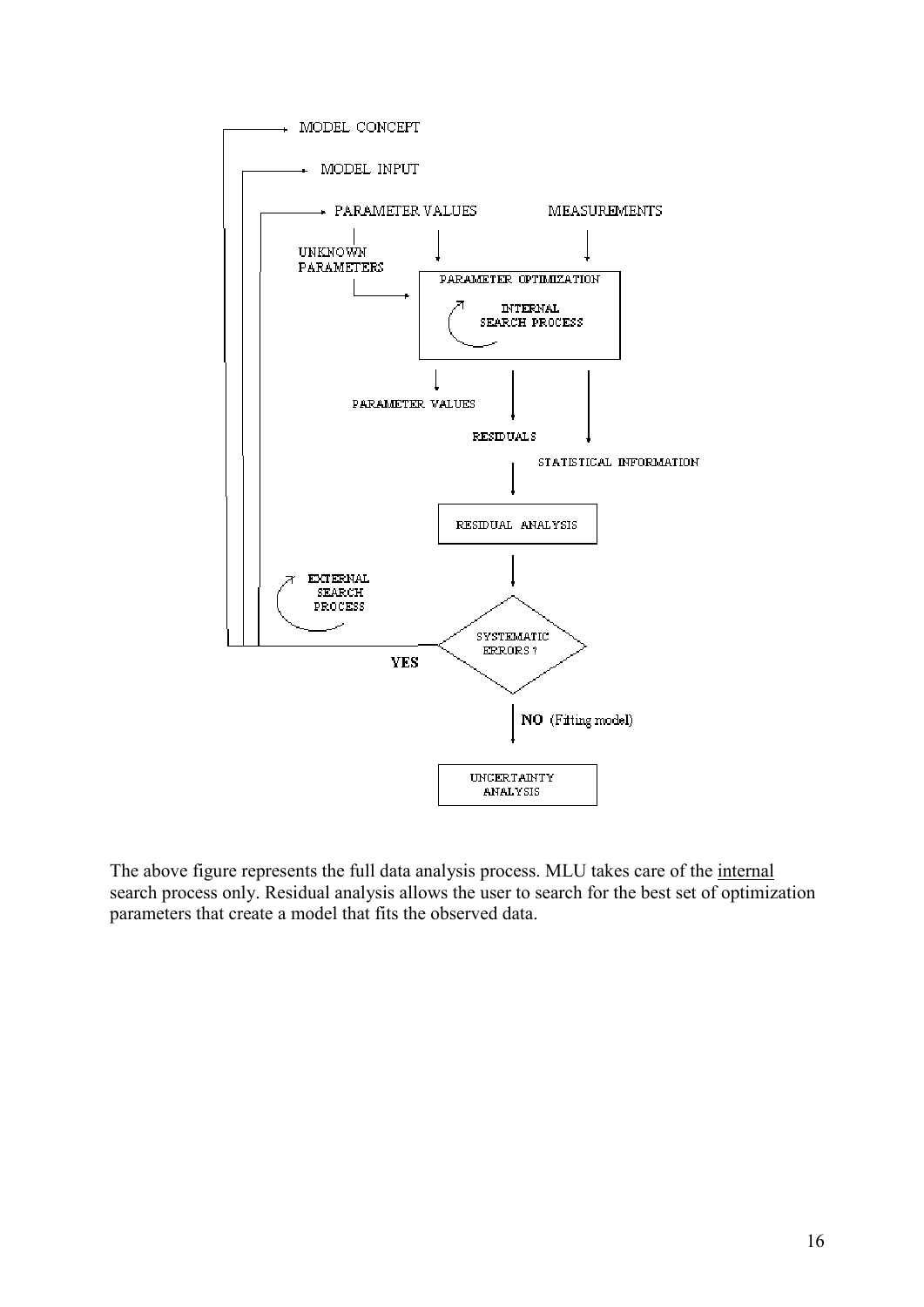# *Results (Tab 6): Time graphs*



In the "Curve type" dialog box on the left the user may choose between Drawdown curves and Well-face fluxes.

When drawdown curves are plotted on a log scale, absolute values are taken. Well-face flux curves show the time-variant fluxes from the aquifer(s) into individual well screens, taking account of well-bore storage.

When the auto-update box is not checked (default setting), graphs are only redrawn when the Update graph button is pressed.

Press the "Drawing options" button or right-click in the graph window for a pop-up menu with the following options:

- Select curves: select curves to be drawn and select their colors
- Chart area: select color of area and border of graph
- Chart title: e.g. font, color
- Legend: e.g. font, border, placement
- X-axis or y-axis: e.g. font, scale
- X-axis or y-axis title: e.g. font, color
- Series: e.g. color and thickness of a selected curve
- Chart Options: e.g. show legend, titles.

The "Reset options" button sets all modified drawing options back to their default settings.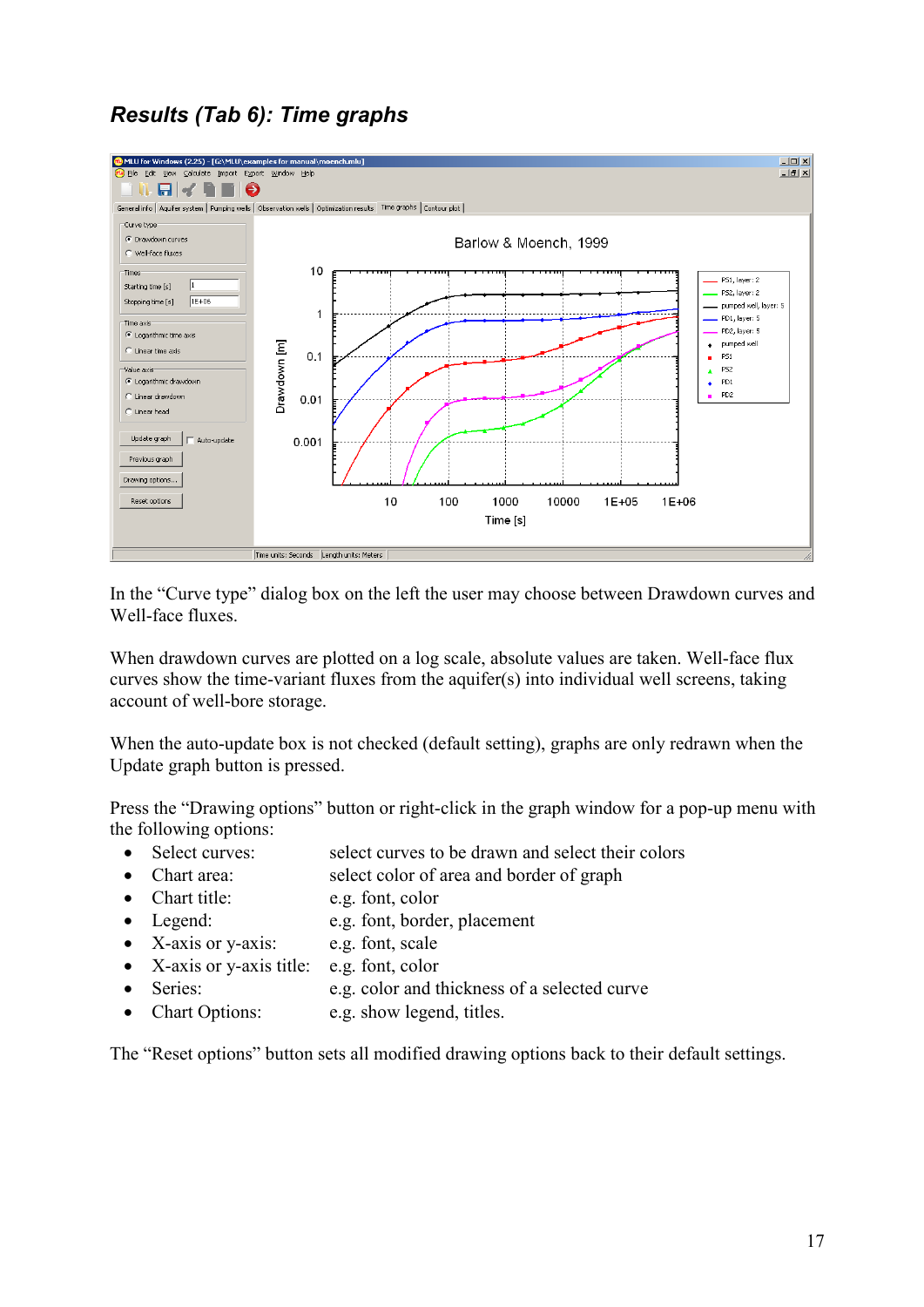By default only drawdown curves are plotted for observation wells. Similarly only well-face fluxes are plotted for the screened aquifers of pumping wells. Use the cells in the "Select curves" table to remove individual curves (right-click) and to add curves or modify their colors (left-click).



The maximum number of curves that can be drawn in the graph is 128.

The accuracy of the calculated graphs can be improved by selecting higher values in the Main menu: Calculate | Preferences pop-up window:

- a) Stehfest parameter: default = 10; options = 6 to 16. Effects the accuracy of all computed drawdowns and fluxes. A description of Stehfest's method and a comparison of results as a function of the chosen parameter is given in Hemker & Maas (1987).
- b) Number of computations per log cycle: default = 10; options = 2 to 40.

Calculation time increases more or less linearly with these numbers.

For point inspection of the observed and calculated drawdowns and well-face fluxes, place the cursor at any particular point or part of a curve. A yellow pop-up window displays the name of the series (as in the legend), the time, and corresponding y-axis value of the selected point.

You can save the time graph by selecting Main menu: Edit | Copy time graph | as Metafile or as Bitmap to copy a snapshot of the time graphs to memory. Use Paste to reproduce the figure in your document.

You can save an ASCII file with all the computed heads or fluxes used to construct the time graph curves by selecting Main menu: Export | Save curves as FTH (File of Times and Heads). More details are presented on p. 21.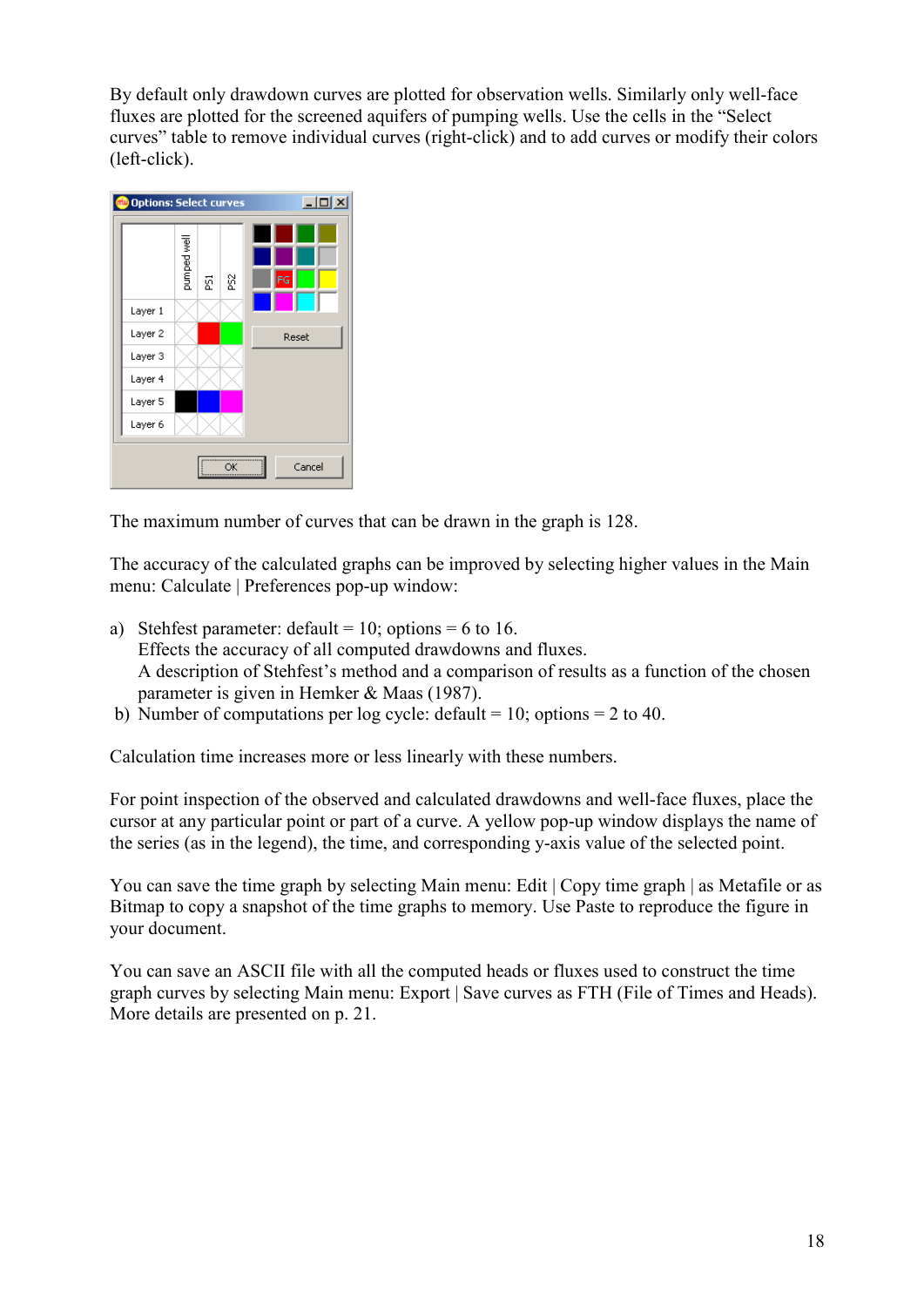# *Results (Tab 7): Contour plot*



Only the drawdown contours of a single selected aquifer are displayed, together with the location of pumping and observation wells.

Blue contour lines indicate a positive drawdown (negative head); red contour lines a negative drawdown. Zero contours are not drawn. Every fifth contour is black.

Right-click in the graph window for a pop-up menu with the following options:

- Zoom area: select a rectangular area with the left mouse button pressed
- Previous view
- Zoom out
- Chart options: e.g. show boundary, grid, legend, background images
- Insert or delete text
- Text format options: e.g. font, color, background, border.

During animation a track bar indicates the course of time. If the animation is halted by pressing the Pause button, a single forward or backward time step can be done by pressing one of the arrow keys on the key board. Clicking on the bar, right or left of the indicator will cause the contours to jump two time steps or the indicator can be dragged to a specific time by leftclicking and holding on the indicator itself.

You can save an ASCII file of the contour plot with the x- and y-coordinates and the drawdown values for all points that the contour plot is based on. More details are presented on p. 21.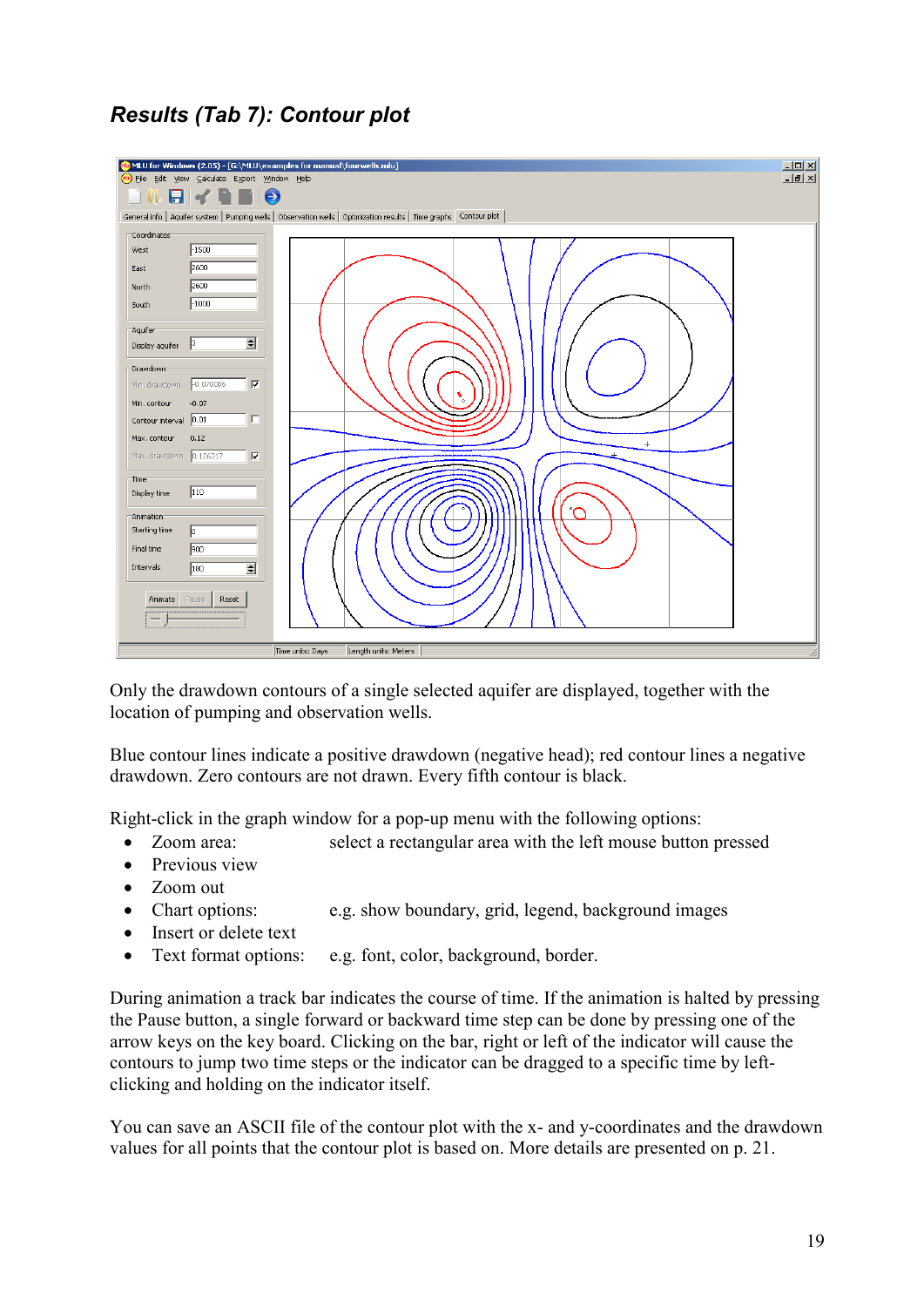# *Import (Main menu): Import image files*

Rectangular raster image maps can be imported and displayed as background in contour plots. This includes raster files of the types: bmp, png, tif (or tiff), jpg (or jpeg) and gif. Some types of tif-files are not supported: only a grey rectangle will be displayed.

To georeference the image map an associated world file is required with the same file name and the extension .bpw, .pgw, .tfw, .jgw or .gfw respectively. Further details can be found at http://en.wikipedia.org/wiki/World\_file

To import a file use: Main menu: Import | Import image files | Add Several contiguous image maps can be displayed at the same time.



Right clicking in the contour plot: Chart options... | Background allows adjustment of the brightness (transparency). Use Main menu: View | Background images (Ctrl-B) to switch the background images on and off.

All information of loaded image files is saved with an MLU file, to restore the images upon reloading of the project.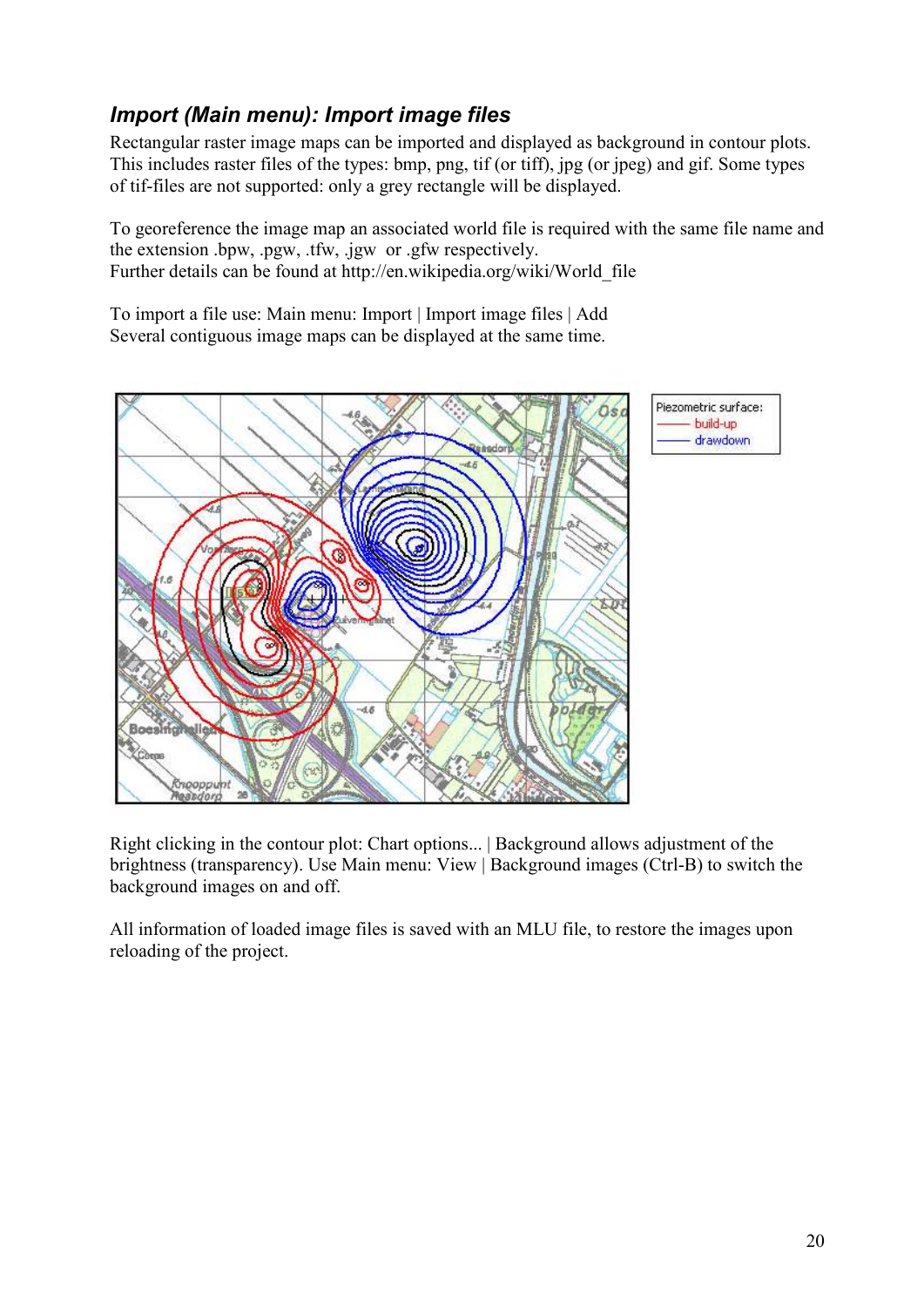## *Export (Main menu): Save curves as FTH*

When a time graph is drawn, an ASCII file can be saved that contains all computed heads for all included observation wells, from the upper displayed aquifer down to the lowest displayed aquifer. FTH = File of Times and Heads.

The file consists of the following parts. The first three lines contain:

- The header.
- The number of aquifers, the number of observation wells and "1".
- The actual numbers of these aquifers.

The next four lines show a number for each well, the last part of their names, and their x- and y-coordinates. This is repeated for each aquifer.

The main part of the file consist of a number of columns (up to 129); the first number on each line represents the time (days), while all the following numbers are calculated heads (or discharges) for all wells and for all aquifers.

Times and discharges are saved in E-format, heads are saved in five decimals.

FTH-files can be read by spreadsheets and by MicroFEM.

## *Export (Main menu): Save contours as XYZ*

When a contour plot is drawn, a file can be saved that contains all computed drawdowns of the displayed contour plot. Each of the approximately 14000 lines contains three numbers: the x-coordinate, the y-coordinate and the computed drawdown.

XYZ-files can be read by various GIS, CAD and similar mapping or graphics software (Surfer, Arcview).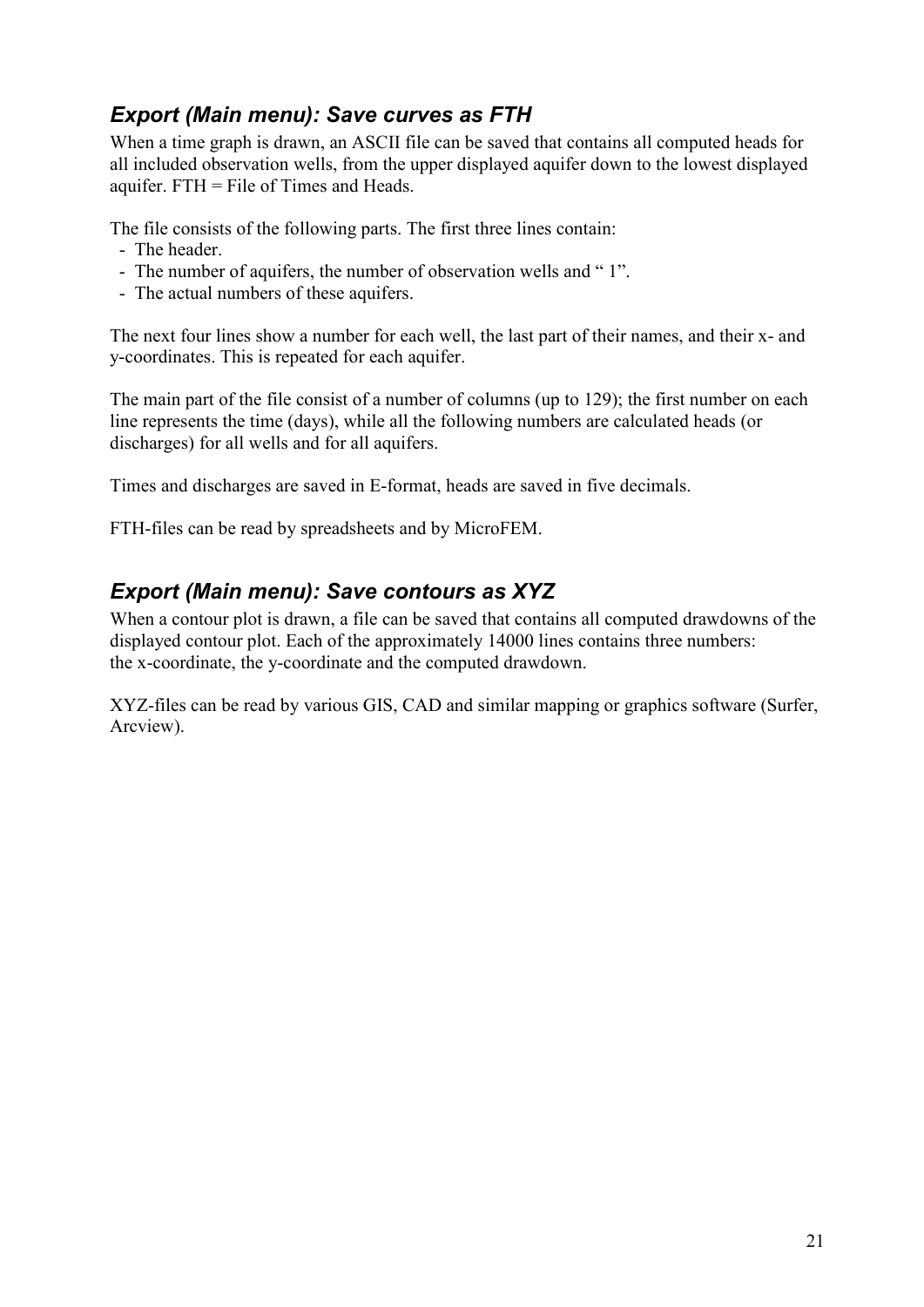# *Export (Main menu): Save model as FEM*

Based on the MLU model data, a finite element model can be created and saved as a FEM-file, ready for import by MicroFEM. The number of aquifers is limited to 20. The model shape is always hexagonal, while its length (from West to East) can be specified by the user. The minimum length depends on the system hydraulic characteristics and the maximum length is set to 2,000,000 (m or ft).

The number of nodes may vary between about 1000 and 50,000 for each layer. It largely depends on the specified number for the grid density (1=lowest density; 10=highest density) and the number of wells. Around each well the neighboring nodes are located at a distance equal to six times the screen radius. Nodal distances gradually increase away from each well.

When the Preview button is pressed all nodes are positioned and their total number is displayed. Subsequently the elements are built, which is also displayed as an increasing number at the bottom line. The total number of elements is always nearly twice as large as the number of nodes. The element generation process can be interrupted with the Cancel button. Once the grid is generated, the Save button can be pressed to save the model.



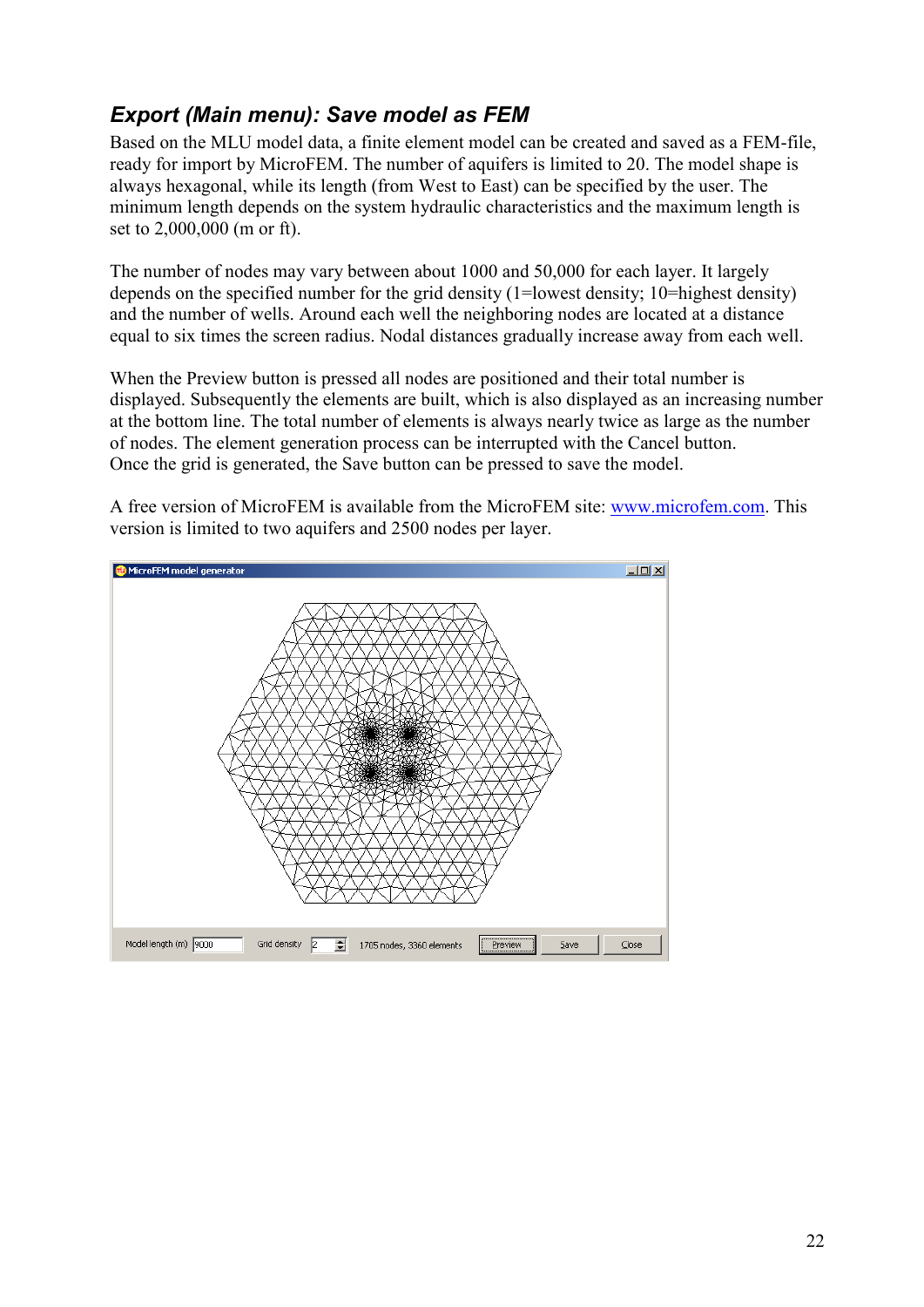# **VERIFICATION TESTS AND EXAMPLE MODELS**

Verification of MLU for Windows is based on comparison with analytical and numerical solutions of a large number of published test models, e.g. the analytical "moench" model with a partially penetrating well in a phreatic aquifer, and the numerical "two-aquifers" model with piezometers in the aquitard between both aquifers. Also, the file "benchmark.zip", available from the MicroFEM site, contains five verification tests selected from Ségol's book: Classic Groundwater Simulations (Cases: 2.1A, 2.1C, 2.2, 6.1.1. and 6.1.2).

Furthermore, a number of MLU example models were set up to demonstrate how some wellknown or otherwise interesting well flow problems can be simulated. These example models are supplied with the MLU software and become available in a map "example" upon installation. Example "Bounded aquifer" is used in Ségol's Case 2.2 verification test.

| <b>File name</b>          | <b>System</b> | <b>Model</b><br>layers | <b>Pumping</b><br>wells | Obs.<br>wells  |                | Optimization<br>parameters |
|---------------------------|---------------|------------------------|-------------------------|----------------|----------------|----------------------------|
| <b>Bounded</b><br>aquifer | Confined      | $\mathbf{1}$           | 187                     | 13             | $\mathsf{O}$   | verification               |
| Dalem                     | Leaky         | $\mathbf{1}$           | $\mathbf{1}$            | $\overline{4}$ | 3              | T1 c1 S1                   |
| Double-<br>porosity       | Confined      | $\overline{c}$         | $\mathbf{1}$            | $\mathbf{1}$   | 3              | T2 c2 S2                   |
| Fourwells                 | Phreatic      | 6                      | $\overline{4}$          | $\overline{c}$ | $\mathsf{O}$   |                            |
| Korendijk                 | Confined      | $\mathbf{1}$           | 1                       | 3              | $\overline{2}$ | T1 S1                      |
| Moench                    | Phreatic      | 6                      | $\mathbf{1}$            | 4              | $\mathsf{O}$   | verification               |
| MW-slugtest               | Confined      | $\mathbf{1}$           | $\mathbf{1}$            | $\overline{c}$ | $\overline{3}$ | T1 S1 sk1                  |
| Recovery                  | Leaky         | $\overline{c}$         | $\mathbf{1}$            | $\mathbf{1}$   | 3              | T1 S1 sk1                  |
| Schroth                   | Confined      | $\overline{c}$         | $\mathbf{1}$            | 3              | $\overline{7}$ | T1 T2 c2 S1 S2 S'2 rc1     |
| Slugtest                  | Confined      | $\mathbf{1}$           | $\mathbf{1}$            | $\mathbf{1}$   | $\overline{2}$ | T1 S1                      |
| Stepdrawn                 | Confined      | $\overline{c}$         | 6                       | 6              | $\overline{7}$ | T1 sk1 up to sk6           |
| Two-aquifers              | Phreatic      | 6                      | $\mathbf{1}$            | 6              | 0              | verification               |
| Vennebulten               | Phreatic      | 3                      | $\mathbf{1}$            | $\overline{c}$ | $\overline{4}$ | T3 c3 S1 S3                |
|                           |               |                        |                         |                |                |                            |

The MLU Tutorial, Part B, contains a detailed description of twelve examples.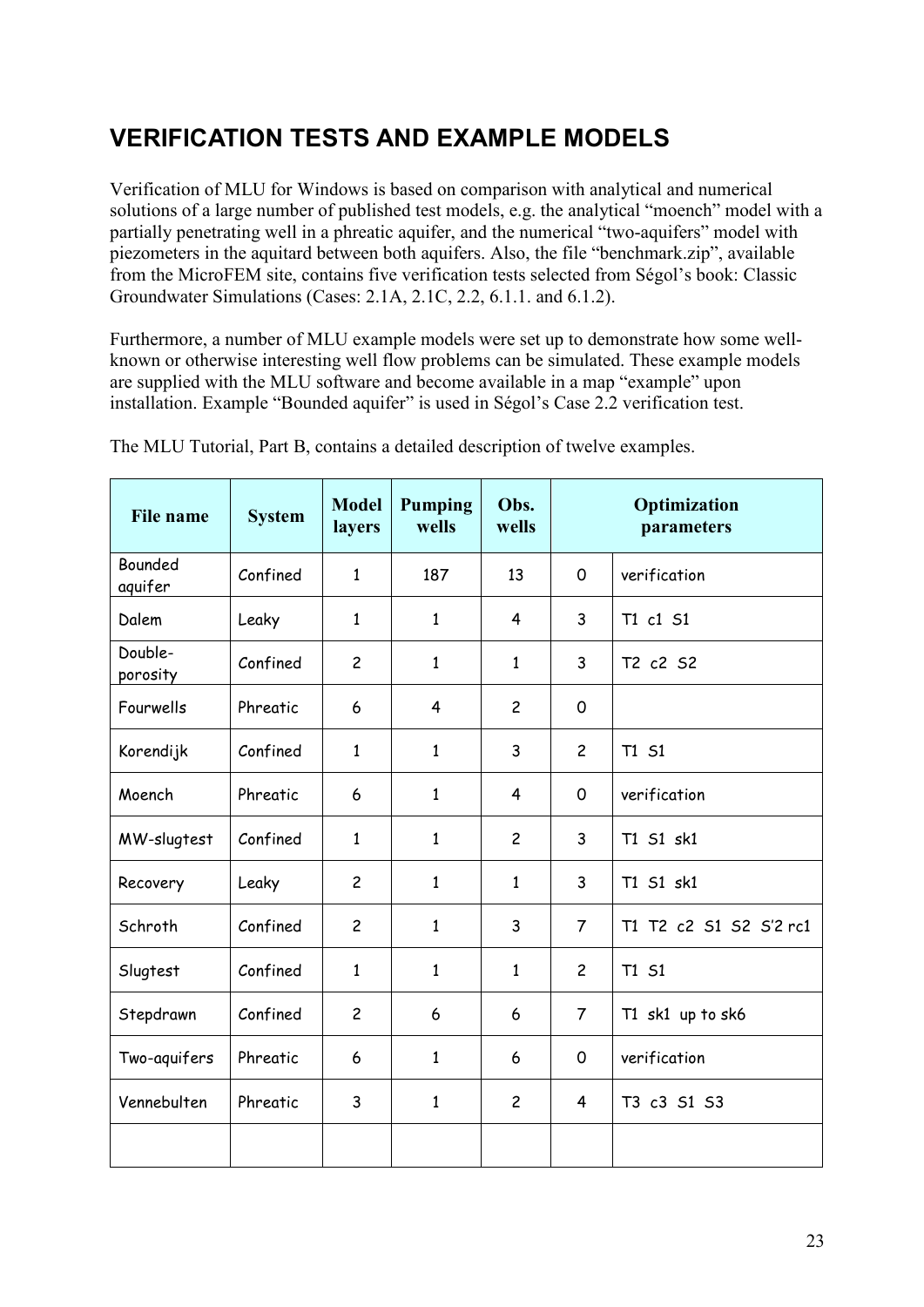## *Main characteristics of the example models*

### **bounded-aquifer.mlu**

Ségol (1994) Classic Groundwater Simulations, page 49-51, Case 2.2, Alternative B Rectangular confined aquifer 9000 \* 5000 m No-flow boundaries at South and West side; Fixed head boundaries at North and East side. Solution uses  $11 * 17 - 1 = 186$  image wells. See e.g. Kruseman & de Ridder (Chapter 6) for a discussion on the use of image wells to model well flow in bounded aquifers. Drawdowns are obtained along southern boundary for 3 times: 0.05, 0.15 and 2 days. Comparison with analytical and numerical results (see: "benchmark.zip")

### **dalem.mlu**

Kruseman & de Ridder (2000) p. 83-84 Leaky aquifer, 1 pumping well and 4 piezometers (51 observations) Graphical results:  $T=1800 \text{ m}^2/\text{d}$ ; S=0.0017; c=450 d. Linear drawdown curve fitting: T=1676 m<sup>2</sup>/d; S=0.0018; c=328 d. Log drawdown curve fitting:  $T=1780 \text{ m}^2/\text{d}$ ; S=0.0016; c=539 d.

### **double-porosity.mlu**

Kruseman & de Ridder (2000) p. 258-261 (after Moench 1984) Modeled as a two-aquifer confined system. See e.g. Hemker & Maas (1987) for a short discussion on the similarity between layered and fissured formations. 72 observations in pumped well. Graphical solution:  $T=333$  m<sup>2</sup>/d; S=0.0016. Linear drawdown curve fitting: T=334 m<sup>2</sup>/d; S=0.0032.

### **fourwells.mlu**

Test example of a 4 wells square ATES (Aquifer thermal energy storage) configuration. Alternating two-wells discharging and two-wells injecting in a yearly cycle. Phreatic multi-aquifer system: 6 model layers.

Wells screened in 3rd aquifer  $= 3$  model layers  $+ 2$  zero-thickness resistance layers. Contour plot animation verifies crosswise symmetric drawdown - build-up cone patterns.

### **moench.mlu**

Moench (1997) Flow to a well of finite diameter in a homogeneous, anisotropic water table aquifer: Water Resources Research, v. 33, no. 6, p. 1397–1407. See also Paul M. Barlow and Allen F. Moench, 1999, Water-Resources Investigations Report 99-4225, WTAQ Sample Problem 2. http://ma.water.usgs.gov/publications/WRIR\_99-4225/index.htm Water-table aquifer. Partially penetrating pumping well of finite diameter. 6-Layer MLU model simulates full 3D-analytical solution.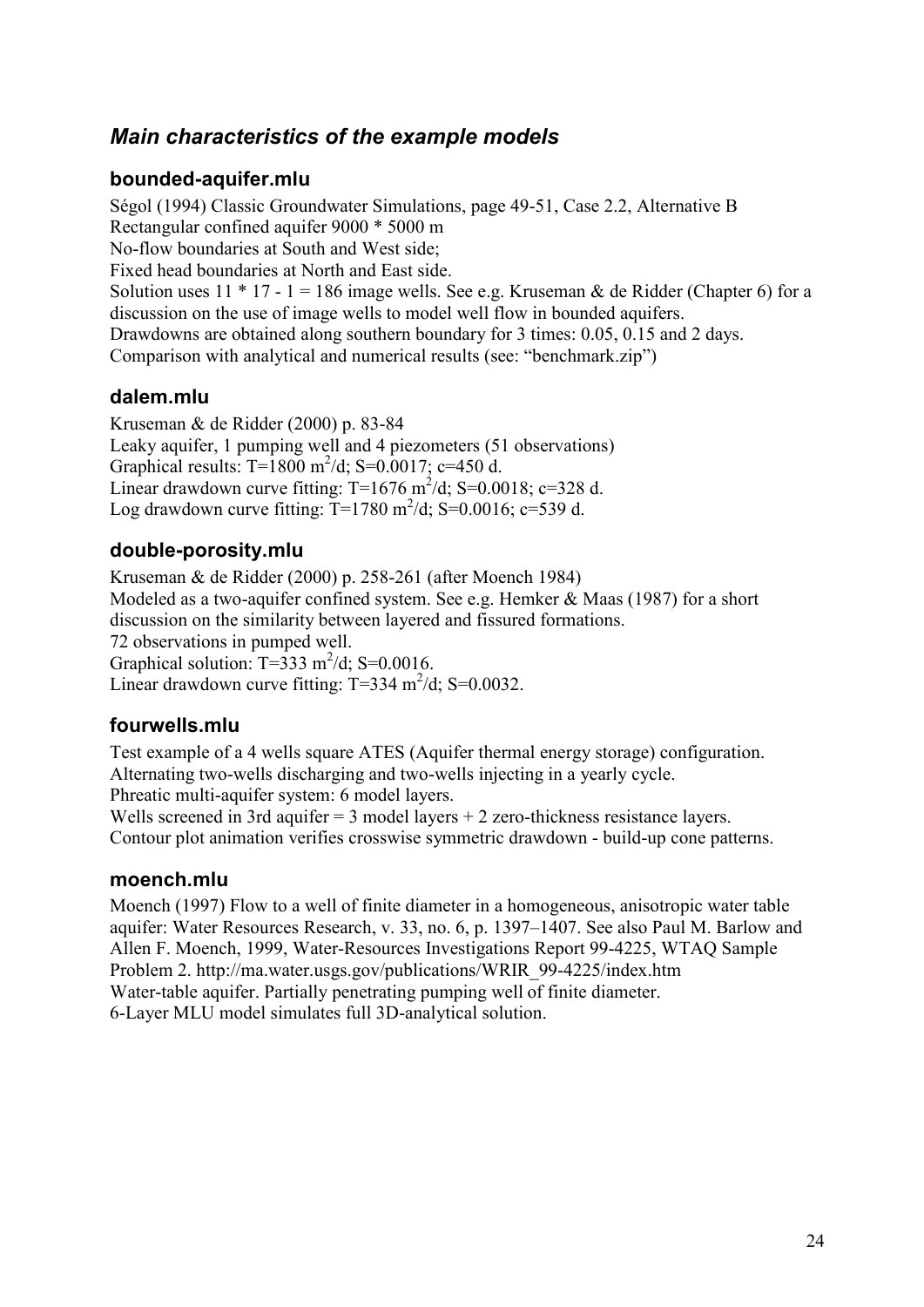

Drawdowns in a partial-penetrating pumping well and 4 piezometers at different distances and different depths in a phreatic aquifer, compared to 3D analytical results (example Moench).

### **mw-slugtest.mlu**

Multiwell slug test = pulse interference test. Butler & Liu (1997). Also: J.J. Butler. The Design, Performance and Analysis of Slug Tests, 1998, p. 191-195. Lincoln County Site, Multiwell slug test #2. Measurements in slugged well and in nearby observation well =  $138$ . Linear drawdown curve fitting:  $T = 8.0 \text{ m}^2/\text{d} (1\%)$ ,  $S = 5.0 \text{ 10}^{-5} (1\%)$ , Skin = 0.65 (6%). Log drawdown curve fitting:  $T = 9.1 \text{ m}^2/\text{d} (1\%)$ ,  $S = 4.4 \text{ 10}^5 (1\%)$ ,  $S \text{kin} = 1.66 (6\%)$ .

### **recovery.mlu**

Well field research program Hardinxveld-Giessendam, 1981, Well B. Well drawdown measured during 20 minutes pumping and 30 minutes recovery. Log drawdown curve fitting:  $T = 1321 \text{ m}^2/\text{d} (1\%)$ ,  $S = 0.00028 (13\%)$ , Skin = 6.1 (4%).

### **schroth.mlu**

Schroth and Narasimhan (1997) Ground Water 35, p. 371-375. Confined system of two aquifers and one aquitard with storage. One pumping well. Drawdown measurements in the pumping well and the two piezometers estimated from published graphs. Optimization parameters are: T1, T2, c2, S1, S2, S'2 and rc1. Next paragraph shows log drawdown curve fitting results.

### **slugtest.mlu**

Classical Dawsonville slug test example of Cooper et al. 1967, Table 3. Also used by e.g. Vedat Batu (1998) p. 667-668. Slug of 10.16 liter modeled as a pumping rate of 0.1016  $\text{m}^3/\text{sec}$  during 0.1 sec. Cooper's method:  $T = 45 \text{ m}^2/\text{d}$ ,  $S = 10^{-3}$ Linear drawdown curve fitting:  $T = 40.6$  (4%),  $S = 0.0019$  (29%) Log drawdown curve fitting:  $T = 47.2 (4\%)$ ,  $S = 0.00057 (41\%)$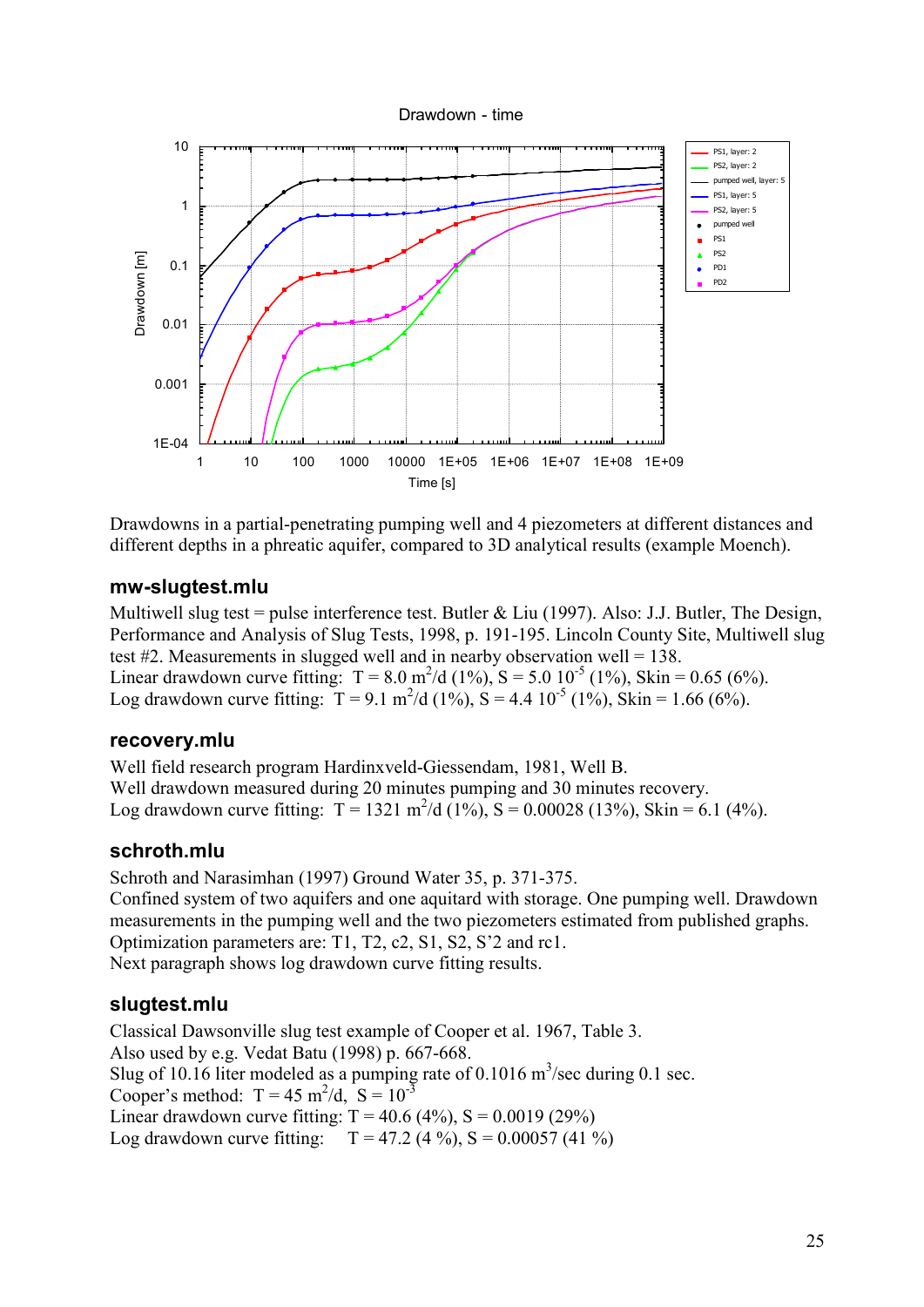### **stepdrawdown.mlu**

Classical step drawdown test example of Lewis Clark (1977) Table 1.

Also used by e.g. Kruseman & de Ridder (2000) p. 203-205.

The increasing skin is modeled with different pumping wells at the same location. Results:  $T = 396 \text{ m}^2/\text{d}$  (1%)





### **vennebulten.mlu**

Kruseman & de Ridder (2000) p. 104-106.

Unconfined aquifer pumping test example Vennebulten.

Table 5.1 presents data of the deep and shallow piezometer at 90 m.

Fitting the shallow drawdown measurements requires an additional layer between the pumped aquifer and the water table.

### **two-aquifers.mlu**

Lebbe  $\&$  de Breuck (1995) use a synthetic pumping test for the validation of their numerical model. The phreatic system is composed of two aquifers and an anisotropic aquitard, which is discretized in three layers to model elastic storage. Water is discharged from the lower aquifer. Piezometers are installed in the aquitard and in the lower aquifer at three distances. In two-aquifers.mlu the flow conditions of the numerical model are represented as good as possible by discretizing the aquitard in three layers with horizontal flow and elastic storage, and four layers with vertical flow. The largest drawdown differences occur after one minute of pumping: numerically 0.286 and 0.042 m drawdown at 5.01 and 15.85 m distance respectively, while MLU computes 0.298 and 0.050 m. Of all 151 drawdowns, most differences are 0.001 m or less.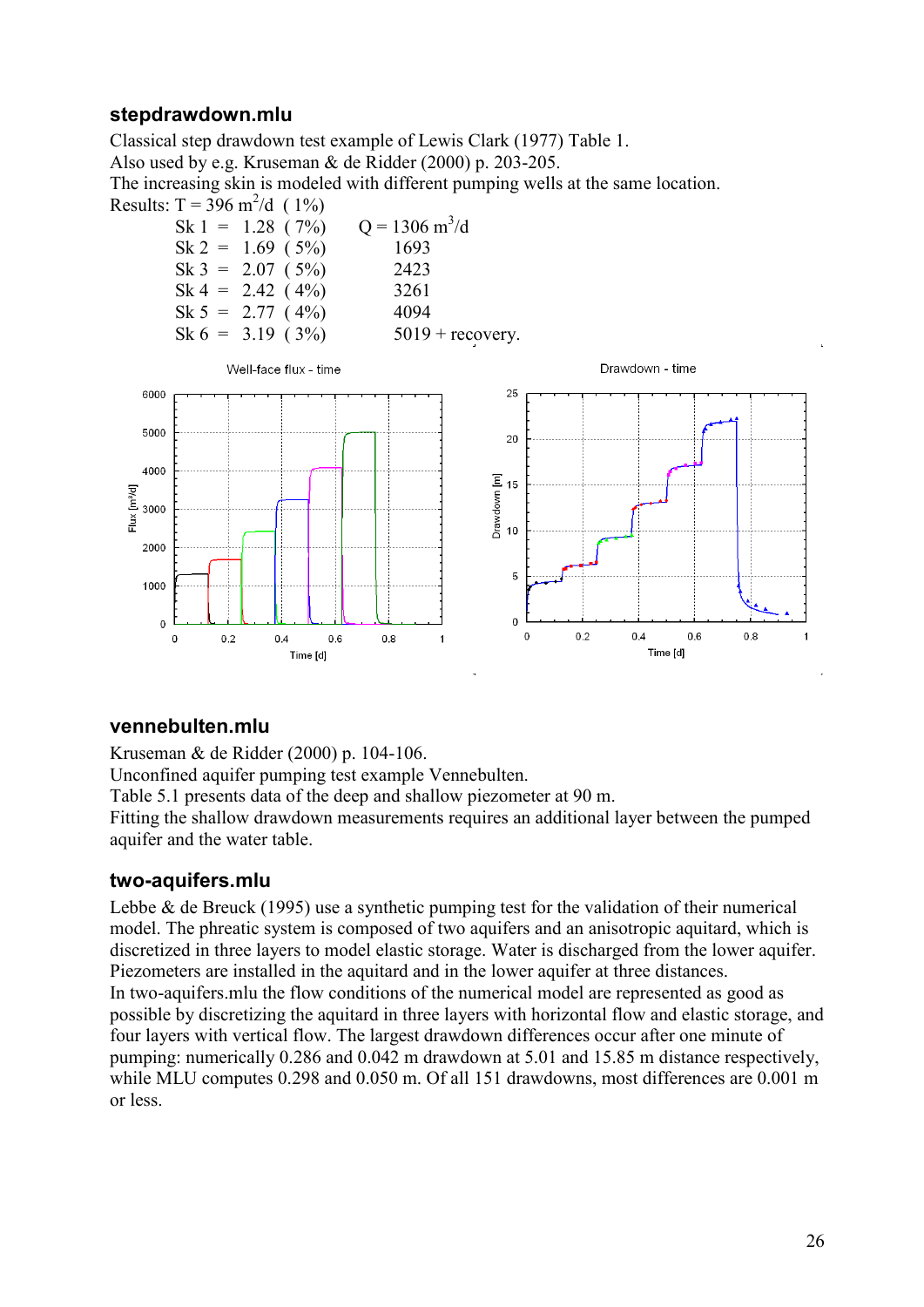# *Optimization results Example Schroth.mlu*

Results of Log drawdown curve fitting.

|                 | <b>Parameter value</b> | $^{+}$ | <b>Standard deviation</b> |                                 |
|-----------------|------------------------|--------|---------------------------|---------------------------------|
| T <sub>1</sub>  | $58.0 +$               |        | 3.3 $(6\%)$               | Transm. upper aquifer $(m^2/d)$ |
| T <sub>2</sub>  | $5.156 +$              |        | 6.381E-2 $(1\%)$          | Transm. lower aquifer $(m^2/d)$ |
| c <sub>2</sub>  | $248.6 +$              |        | 6.2 $(3\%$                | Hydr. resistance aquitard (d)   |
| S <sub>1</sub>  | $4.865E-4 +$           |        | 5.231E-5 $(11\%$          | Storativity upper aquifer (-)   |
| S <sub>2</sub>  | $1.678E-5$ +           |        | $1.030E-6$ ( 6 %)         | Storativity lower aquifer (-)   |
| S'2             | $1.467E-4 +$           |        | 9.490E-6 $(6\%)$          | Storativity aquitard (-)        |
| rc <sub>1</sub> | $5.277E-2 +$           |        | 4.385E-4 $(1\%$           | Radius of well casing (m)       |

| Initial sum of squares is      | 2.7390 |
|--------------------------------|--------|
| Residual sum of squares is     | 0.0131 |
| Residual sum of squares $(m2)$ | 0.6031 |
| Number of iterations           | 6      |
| Condition number               | 463.4  |

## **Correlation matrix (%)**

| T 1 100 |             |                         |            |            |                   |     |     |
|---------|-------------|-------------------------|------------|------------|-------------------|-----|-----|
| $T2$ 1  |             | 100                     |            |            |                   |     |     |
|         | c 2 $60$ 21 |                         | <b>100</b> |            |                   |     |     |
|         |             | $S_1$ $-82$ $-14$ $-78$ |            | <b>100</b> |                   |     |     |
|         |             | $S \t2 \t-39 \t53 \t-3$ |            | 43         | 100               |     |     |
|         |             | $S'2$ 70 3 55 -90 -67   |            |            |                   | 100 |     |
|         |             | $rc1 \t1 \t-25$         |            |            | $-6$ 3 $-31$ $-1$ |     | 100 |

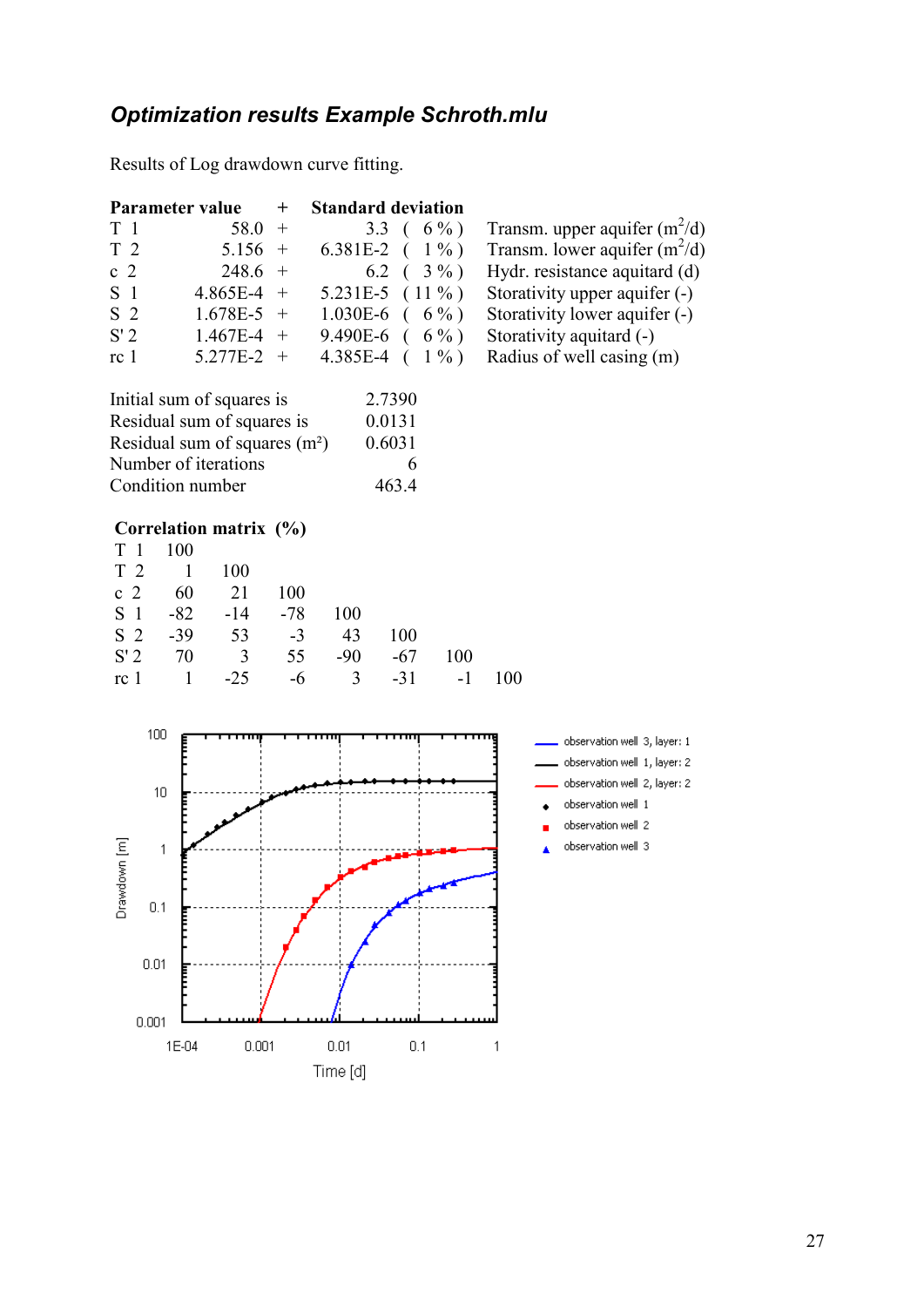### *MLU data file layout*

```
=== MLU data file (c) 2009 Kick Hemker & Vincent Post 
=== Multilayer aquifer system - Pumping test analysis 
=== MLU Version 1.54.00: www.microfem.nl/products/mlu.html 
=== General Information ============================= 
Name :Schroth & Narasimhan 
Test :2 aquifers and 1 aquitard 
Loc. : 
Date : 
Rem. :Ground water Vol 35. no 2 p.371-375 Measured drawdowns are 
Rem. :only estimatedfrom the graphs in the paper 
Rem. : 
Data :parameters = results of S & N 
File :schroth 
Date : 
Rem. :cjh 24 sept 1997 change units to seconds 
Rem. : 
Rem. : 
Rem. : 
=== Parameter Optimization ==========================
Rel.: 1.000000E-04 
Abs.: 1.000000E-04 
Linear drawdown curve fitting 
=== Aquifer System ================================== 
Length : m
Time : sec 
Top level : 0.00000 
No of (sub)aquifers : 2 
Top Aquitard : Impervious 
Base Aquitard : Impervious 
=== Thickness === T|c = x == S|S' = x == = Name ==== 46.00000 1.000000E+10 0 0.00000 0
   46.00000 1.000000E+10 0
    3.00000 57.97095 49 4.861797E-04 52 
    3.00000 248.62465 50 1.467240E-04 53 
                3.00000 5.15558 51 1.677179E-05 54 
   100.00000 1.000000E+10 0 0.00000 0 
=== Pumping Wells and Discharges ==================== 
No. of wells : 1 
=== X Y Casing x Screen x Skin x Periods Name<br>0.00000   0.00000   5.276889E-02   55   1.000000
               0.00000 5.276889E-02 55 1.000000E-01 0  0.00000 0 2 Pumping well 1
 1.000000E-31 82.08000 
1.000000E+08
=== Well screens per layer for all pumping wells ==== 
. 
1 
=== Observation wells and Drawdowns ================= 
No. of observation wells : 3 
=== X Y Layer Casing x Screen x Skin x drawdowns Name 
               0.00000 2 2.000000E-02 0 2.000000E-02 0 0.00000 0 24 observation well 1
 1.041670E-04 8.000000E-01 
 1.388890E-04 1.20000 
 2.083330E-04 1.80000 
 2.777780E-04 2.40000 
3.472220E-04
[...etc.]2.083330E-01 2.400000E-01 
 2.777780E-01 2.700000E-01 
== Time graph settings ==== Drawdown curves (reserved for future use): 0 
== Well-face fluxes (reserved for future use): 0
== Contour plot settings ===== west east south north start steps final layer del
 -5000.00000 5000.00000 -3000.00000 3000.00000 0.00000 50 10.00000 1 1.000000E-02
```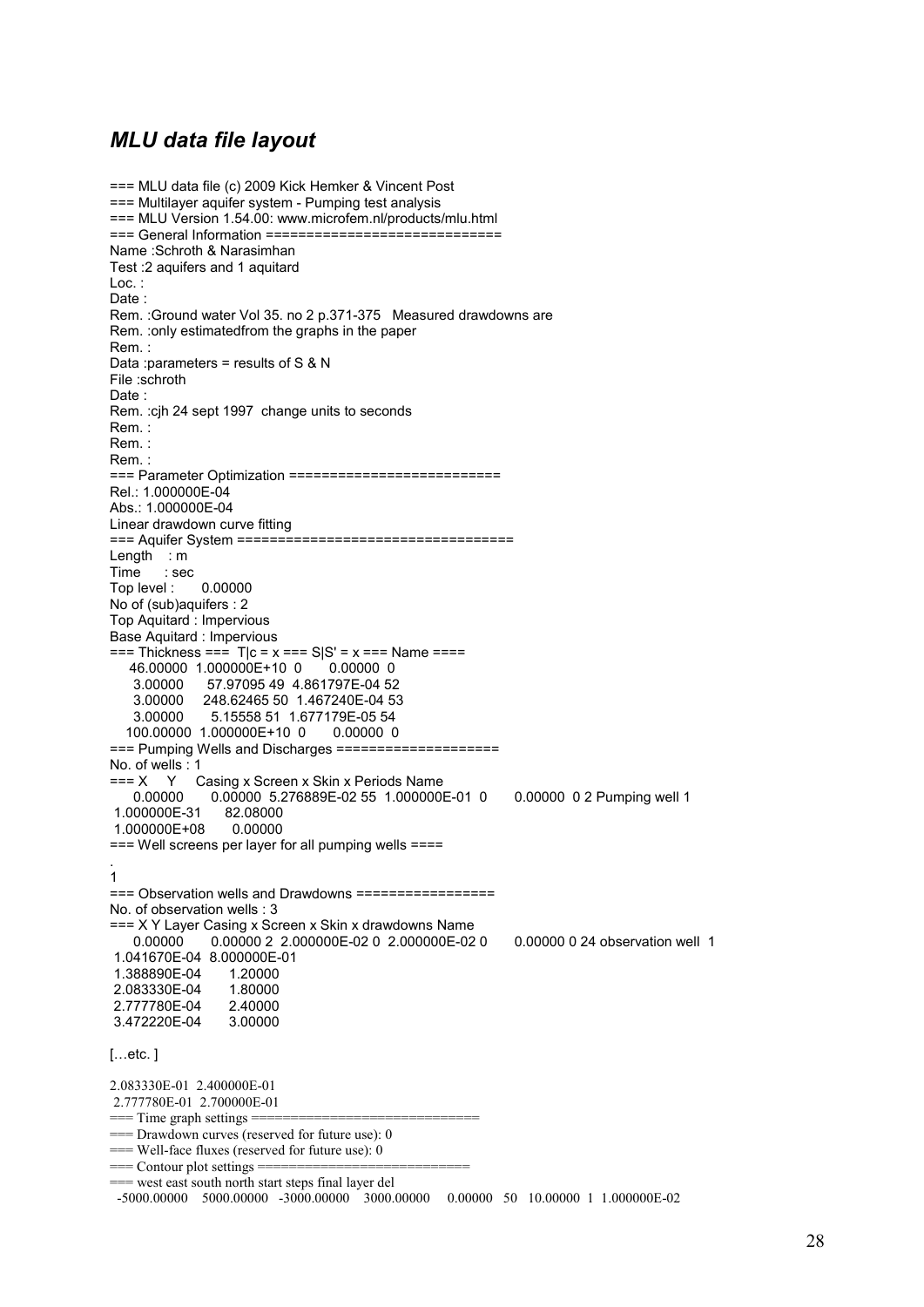## *References*

The techniques used in MLU are based on the theory as described in the following publications:

- Hemker, C.J. (1984) Steady groundwater flow in leaky multiple-aquifer systems. Journal of Hydrology, 72: 355-374.
- Hemker, C.J. (1985) Transient well flow in leaky multiple-aquifer systems. Journal of Hydrology, 81: 111-126.
- Hemker, C.J. (1985) A General Purpose Microcomputer Aquifer Test Evaluation Technique. Ground Water 23: 247-253.
- Hemker, C.J. and C. Maas (1987) Unsteady flow to wells in layered and fissured aquifer systems. Journal of Hydrology, 90: 231-249.
- Hemker, C.J. and C. Maas (1994) Comment on "Multilayered leaky aquifer systems, 1, Pumping well solutions" by A.H.-D Cheng and O.K. Morohunfola Water Resources Research, Vol. 30, No. 11, p. 3229-3230.
- Hemker, C.J. (1999a) Transient well flow in vertically heterogeneous aquifers. Journal of Hydrology, 225: 1-18.
- Hemker, C.J. (1999b) Transient well flow in layered aquifer systems: the uniform well-face drawdown solution. Journal of Hydrology, 225: 19-44.

You may contact the author hemker@microfem.com for a PDF of the above publications.

References made in the description of the example models:

- Barlow, P.M. and A.F. Moench (1999) WTAQ A computer program for calculating drawdowns and estimating hydraulic properties for confined and water-table aquifers, U.S. Geol. Survey Water-Resources Investigations Report 99-4225, 74 pp.
- Batu, Vedat (1998) Aquifer Hydraulics: A Comprehensive Guide to Hydrogeologic Data Analysis. John Wiley & Sons, Inc. 727 pp.
- Butler, J.J.Jr. (1998) The Design, Performance, and Analysis of Slug Tests, Lewis Publishers, Boca Raton, 252 pp.
- Butler, J.J.Jr. and W.Z. Liu (1997) Analysis of 1991-1992 slug test in the Dakota aquifer of central and western Kansas, Kans. Geol. Surv.. Open-File Rep. 93-1c.
- Clark, L. (1977) The analysis and planning of step drawdown tests. Quart. J. Engng Geol. 10: 125-143.
- Cooper, H.H, J.D. Bredehoeft and S.S. Papadopoulos (1967) Response of a finite-diameter well to an instantaneous charge of water. Water Resour. Res. 3: 263-269.
- Kruseman, G.P. and N.A. de Ridder (2000) Analysis and evaluation of pumping test data. ILRI publication 47, Wageningen, The Netherlands, 377 pp.

https://www.hydrology.nl/images/docs/dutch/key/Kruseman\_and\_De\_Ridder\_2000.pdf

- Lebbe, L. and W. De Breuck (1995) Validation of an inverse numerical model for interpretation of pumping tests and the study of factors influencing accuracy of results. Journal of Hydrology, 172: 61-85.
- Moench, A.F. (1984) Double-porosity models for a fissured groundwater reservoir with fracture skin, Water Resour. Res. 20: 831–846.
- Moench, A.F. (1997) Flow to a well of finite diameter in a homogeneous, anisotropic water table aquifer, Water Resour. Research, 33 (6) 1397-1407.
- Schroth, B, and T. N. Narasimhan (1997) Application of a numerical model in the **i**nterpretation of a leaky aquifer test. Ground water 35: 371-375.
- Ségol, G. (1994) Classic groundwater simulations: Proving and improving numerical models. Prentice-Hall. 531 pp.